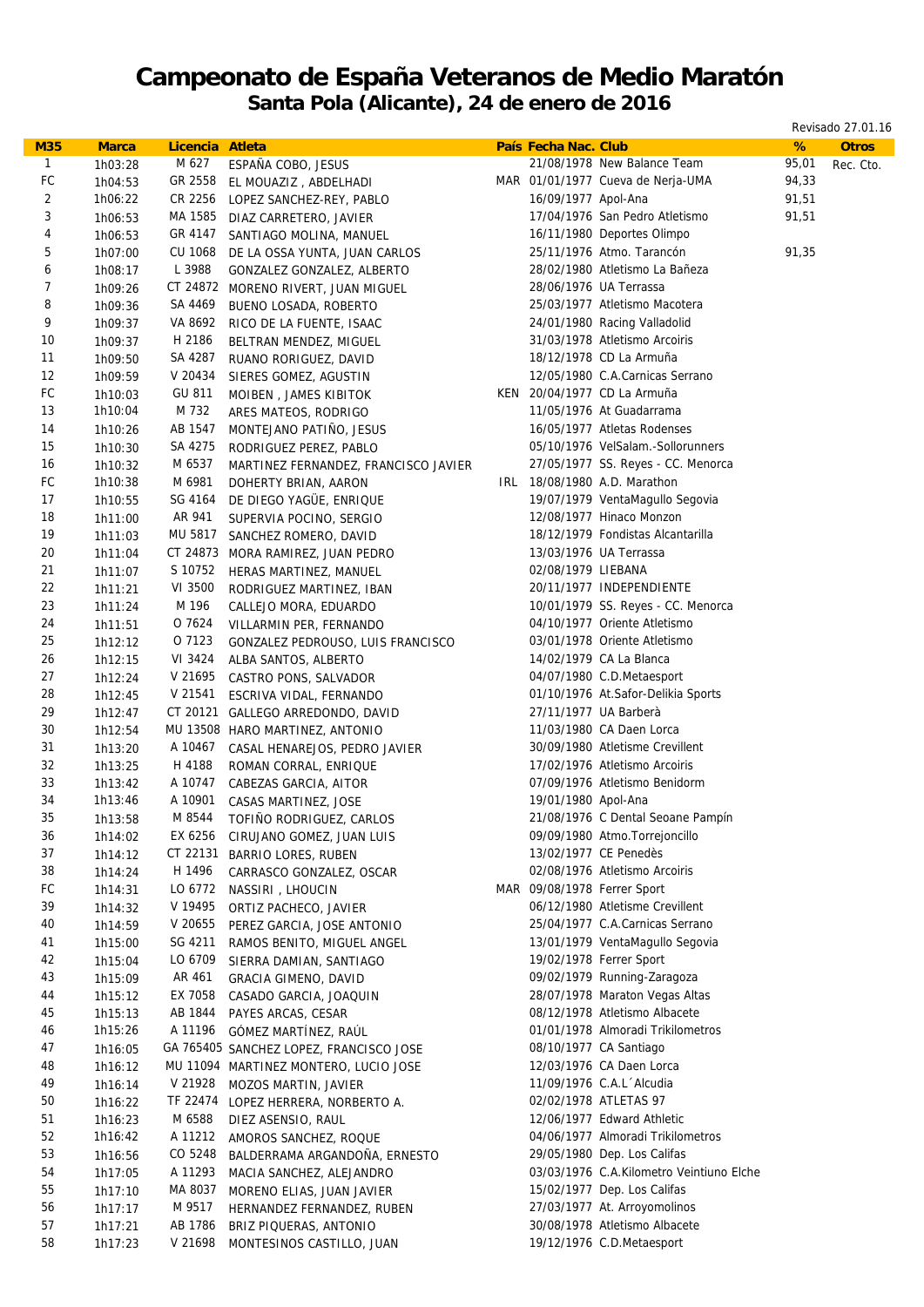| 59  | 1h17:29       | M 4976   | CABEZA JAREÑO, DAVID                    |                       | 29/03/1977 C Dental Seoane Pampín        |
|-----|---------------|----------|-----------------------------------------|-----------------------|------------------------------------------|
| 60  | 1h17:37       | GU 350   | MUÑOZ MARTINEZ, CARLOS                  |                       | 17/11/1977 Dep. La Esperanza             |
| 61  | 1h17:49       |          | MU 13453 DIAZ RODRIGUEZ, ANTONIO MANUEL |                       | 16/10/1978 CA Daen Lorca                 |
| 62  | 1h18:01       | AL 5197  | MAÑAS GONZALEZ, JOSE FELIX              |                       | 28/04/1979 Atletismo Sur Este            |
| 63  | 1h18:02       | CT 24920 | MORA MANZANO, DANIEL                    |                       | 20/08/1979 CA Canovelles                 |
| 64  | 1h18:08       | AB 1896  | ROBLES MEDRANO, FRANCISCO JAVIER        |                       | 23/01/1977 Atletismo Chinchilla          |
| 65  |               | V 21730  |                                         |                       | 03/03/1980 C.A.Kilometro 42              |
|     | 1h18:09       |          | TORMO GARCIA, ISIDRO SALVADOR           |                       |                                          |
| 66  | 1h18:17       | CR 4977  | MONTEAGUDO FLORES, FRANCISCO JAVIER     |                       | 07/08/1979 At. Congemar Malagón          |
| 67  | 1h18:29       | M 233    | GONZALEZ MARTIN, ENRIQUE                |                       | 23/11/1980 At. Arroyomolinos             |
| 68  | 1h18:39       | M 1602   | SOLER MOLINA, ALEJANDRO                 |                       | 02/07/1980 A.D. Marathon                 |
| 69  | 1h18:47       |          | MU 18186 ATENCIA MARTINEZ, JUAN JESUS   |                       | 21/07/1977 Deportivo Runtriton           |
| 70  | 1h18:48       |          | AR 3038 LÓPEZ MORLANES, ISMAEL          |                       | 13/09/1976 Running-Zaragoza              |
| 71  | 1h19:05       |          | MU 13388 NICOLAS ROBLES, ANGEL          |                       | 24/04/1978 Fondistas Alcantarilla        |
| 72  | 1h19:42       | CU 1859  | FERNANDEZ GIL, ALBERTO                  |                       | 01/07/1979 C Dental Seoane Pampín        |
| 73  | 1h19:51       | M 3150   | NARVAEZ VILLEN, MOISES                  |                       | 14/04/1980 A.A. Mostoles                 |
| 74  | 1h19:53       |          | A 11299 VEGARA MUÑOZ, MANUEL            |                       | 14/07/1979 C.A.Kilometro Veintiuno Elche |
| 75  | 1h19:54       |          | MU 14629 SERRANO RODRIGUEZ, MIGUEL      |                       | 19/05/1980 Fondistas Alcantarilla        |
| 76  | 1h20:26       |          | MU 18190 VIVAR LOPEZ, FRANCISCO JOSE    |                       | 02/11/1976 Deportivo Runtriton           |
| 77  | 1h20:38       |          | AB 1967 PLAZA BUEDO, HECTOR JULIAN      |                       | 04/01/1978 Atletismo Albacete            |
| 78  | 1h20:53       |          | MU 17237 SANTA PEREZ, DANIEL            |                       | 16/06/1978 A.D.A.Yeclano                 |
| 79  |               | A 11298  |                                         |                       | 02/06/1978 C.A.Kilometro Veintiuno Elche |
|     | 1h21:15       |          | VEGARA MARTINEZ, JOSE ANTONIO           |                       |                                          |
| 80  | 1h21:32       | AB 1631  | NUÑEZ CHUMILLAS, FRANCISCO              |                       | 21/05/1979 Atletismo Albacete            |
| 81  | 1h21:37       |          | CT 21044 ABAD ROMEDA, VICTOR MANUEL     | 16/12/1977 UA Barberà |                                          |
| 82  | 1h21:49       | S 10703  | RADA GARCIA, IGNACIO                    |                       | 11/08/1976 Cayon-Helios DICA             |
| 83  | 1h21:57       | V 21228  | RENU JORNET, GUILLERMO                  |                       | 16/06/1980 C.A.L Alcudia                 |
| FC  | 1h22:04       | V 21745  | MARZOUKI, BOUCHRA                       |                       | MAR 19/09/1979 Guadassuar Maskokotas     |
| 84  | 1h22:04       | M 782    | RODRIGUEZ ESTEVEZ, VICTOR               |                       | 21/01/1977 AA Valdemoro Go Fit           |
| 85  | 1h22:25       | M 1746   | DE CASTRO NAVARRO, SALVADOR             |                       | 02/07/1979 AA Valdemoro Go Fit           |
| 86  | 1h22:28       | SG 4212  | CARREÑO GONZALEZ, JOSE MIGUEL           |                       | 08/08/1976 VentaMagullo Segovia          |
| 87  | 1h23:23       | M 6430   | TABERNERO CASTRO, JOSE ALBERTO          |                       | 06/05/1977 Club Corredores               |
| 88  | 1h26:22       | A 9939   | BOTELLA GOMBAO, ALBERTO                 |                       | 09/07/1978 Atletico Novelda              |
| 89  | 1h26:35       | M 2762   | PEREZ GARCIA, SERGIO                    |                       | 25/07/1976 A.A. Mostoles                 |
| 90  | 1h26:35       | AL 5722  | FIGUERAS VALERO, JAVIER                 |                       | 19/09/1977 Atletismo Sur Este            |
| 91  | 1h26:58       | A 10370  | SORIA MARTIN, IVAN                      | 19/12/1979 Apol-Ana   |                                          |
| 92  |               | A 10491  |                                         |                       | 01/08/1979 C.A.La Nucia                  |
| 93  | 1h27:09       |          | BARCELO RIOS, JAIME                     |                       |                                          |
|     | 1h27:52       |          | MU 17767 CANTON CLARES, JESUS           |                       | 24/12/1980 Fondistas Alcantarilla        |
| 94  | 1h28:16       | V 21683  | GISBERT MOCHOLI, LLUIS                  |                       | 06/09/1978 At.Safor-Delikia Sports       |
| 95  | 1h29:04       | M 9748   | HUNGRIA NOTARIO, ISRAEL                 |                       | 17/09/1977 A.A. Mostoles                 |
| 96  | 1h31:05       | V 21066  | MARTINEZ BERNALDEZ, JOSE MARIA          |                       | 08/10/1976 At.Safor-Delikia Sports       |
| 97  | 1h31:12       |          | CU 1902 RAMOS GOMEZ, FRANCISCO          |                       | 13/01/1979 Atletas Rodenses              |
| 98  | 1h33:08       | A 11309  | ALONSO GANZA, MIGUEL ANGEL              |                       | 19/06/1979 Atletisme Crevillent          |
| 99  | 1h33:50       | AL 5198  | PADILLA CABEZAS, FRANCISCO              |                       | 14/01/1981 Atletismo Sur Este            |
| 100 | 1h34:32       | M 9777   | DIAZ FERNANDEZ, JAVIER                  |                       | 01/02/1979 Atletismo Leganes             |
| 101 | 1h35:14       | GU 1174  | ANDRES BLANCO, DANIEL                   |                       | 10/01/1977 Velociraptor MP Twinner       |
| FC  | 1h50:31       | CT 25619 | OKARMA, JOANNA                          |                       | POL 17/04/1977 AA Xafatolls              |
| FC  | 1h50:56       | M 8506   | SALAS MARTINEZ, NOELIA                  |                       | PER 29/05/1977 A.D. Marathon             |
|     | 1h37:46       | TF 23090 | GONZELEZ DE CHAVES VAZQUEZ, JORGE       |                       | 16/04/1979 ATLETAS 97                    |
|     | Ab.           | A 10347  | LAO MALAGON, JOSE RAMON                 | 10/10/1980 Apol-Ana   |                                          |
|     | Ab.           | A 10852  | BARDISA GOMIS, JORGE                    |                       | 26/11/1980 C.A.Kilometro 42              |
|     |               | SA 4238  |                                         |                       | 25/08/1976 CD La Armuña                  |
|     | Ab.           |          | CUADRADO RUANO, MANUEL                  |                       |                                          |
|     | Ab.           | CT 2235  | GARCIA INSA, XAVIER                     |                       | 26/10/1978 FACVAC Valls                  |
|     | Ab.           | A 10845  | CALVO MIRA, VICTOR JOSE                 |                       | 11/09/1979 INDEPENDIENTE                 |
|     | Ab.           | AR 3028  | FERNANDEZ LAZARO, DIEGO                 |                       | 23/05/1979 Zenit Twinner                 |
|     | DQ-Art.240.10 | CO 5065  | CORREDOR CORREDOR, MANUEL               |                       | 27/04/1980 Dep. Los Califas              |
|     | <b>NP</b>     | M 690    | RODRIGUEZ GARCIA, MIGUEL ANGEL          |                       | 11/07/1976 AA Valdemoro Go Fit           |
|     | <b>NP</b>     | V 20383  | BOUCETTA EL BERRADA, MOHAMED            | 03/11/1980 Apol-Ana   |                                          |
|     | <b>NP</b>     | M 2836   | AMADOR ALVAREZ, JOSE MARIA              |                       | 26/06/1976 At. Arroyomolinos             |
|     | <b>NP</b>     | AB 1223  | NADIJ BLIDI, RACHID                     |                       | 23/05/1976 Atletismo Albacete            |
|     | <b>NP</b>     | A 9936   | CABALLERO PIERNAS, RUBEN                |                       | 10/10/1979 Atletismo Benidorm            |
|     | <b>NP</b>     | GR 4894  | GARCIA PEREZ, FRANCISCO                 |                       | 09/10/1978 Atletismo Maracena            |
|     | <b>NP</b>     | O 7459   | ESCANDÓN MARTÍNEZ, JOSE MANUEL          |                       | 03/04/1977 Cangas de Onis At.            |
|     | <b>NP</b>     | GR 4240  | FERNANDEZ RODRIGUEZ, JOSE MANUEL        |                       | 17/07/1977 CD Bikila Granada             |
|     | <b>NP</b>     | LO 7160  | FERRER MURO, MIGUEL                     |                       | 17/02/1978 Ferrer Sport                  |
|     | <b>NP</b>     | M 2167   |                                         |                       | 24/11/1976 INDEPENDIENTE                 |
|     |               |          | GONZALEZ BURGOS, EUGENIO DAVID          |                       |                                          |
|     | <b>NP</b>     | M 1649   | MORATO LOPEZ, DAVID                     |                       | 14/03/1980 Municipal Arganda             |
|     | <b>NP</b>     | CS 7595  | LASRI CHEEBA, ABDELGHAFOUR              |                       | 20/06/1979 Playas de Castellon           |
|     | <b>NP</b>     | AV 1421  | GALÁN SEGOVIA, RAÚL                     |                       | 23/12/1978 Puente Romanillos             |
|     | <b>NP</b>     | M 3592   | CHAMORRO SANCHEZ, DAVID                 |                       | 15/04/1977 Track Cross Road Team         |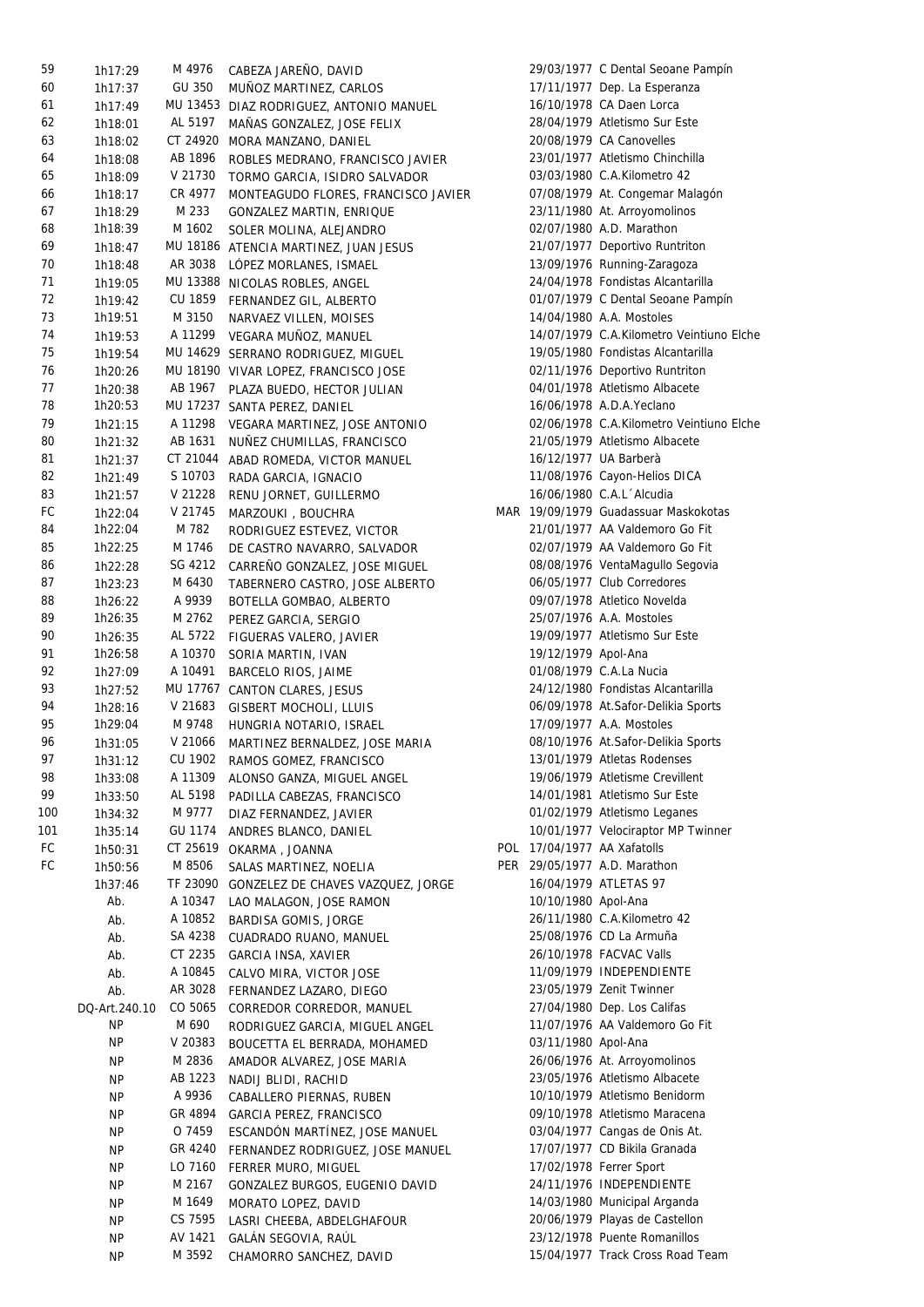|                         | <b>NP</b>          |                    | SG 4098 GOMEZ PALMERO, FERNANDO                                                   |                         | 22/03/1977 VentaMagullo Segovia                              |       |              |
|-------------------------|--------------------|--------------------|-----------------------------------------------------------------------------------|-------------------------|--------------------------------------------------------------|-------|--------------|
| <b>M40</b>              | <b>Marca</b>       | Licencia Atleta    |                                                                                   | País Fecha Nac. Club    |                                                              | %     | <b>Otros</b> |
| FC                      | 1h04:25            | V 18894            | AHOUCHAR, HASSANE                                                                 | MAR 01/01/1975 Apol-Ana |                                                              | 96,52 | Rec. Cto.    |
| $\mathbf{1}$            | 1h06:56            | M 3229             | MENESES LOBO, ENRIQUE                                                             |                         | 19/02/1973 Playas de Castellon                               | 92,89 |              |
| $\overline{\mathbf{c}}$ | 1h07:32            | AB 1209            | FELIPE GOMEZ, SEVERINO                                                            |                         | 25/08/1975 Atletismo Albacete                                | 91,35 |              |
| 3                       | 1h08:13            | V 18683            | MARTINEZ GOMEZ, LUIS FELIX                                                        |                         | 06/08/1971 C.A.Carnicas Serrano                              | 93,37 |              |
| 4                       | 1h08:20            | A 9166             | SALAMANCA MOLINA, JUAN DE DIOS                                                    | 15/04/1975 CA Alicante  |                                                              | 90,28 |              |
| 5                       | 1h09:38            | M 2019             | ALVAREZ ALVAREZ, ROBERTO                                                          |                         | 30/09/1972 Canguro A.A.C.                                    | 90,73 |              |
| 6                       | 1h10:14            | AR 2336            | GARCIA RODRIGUEZ, JOSE MARIA                                                      |                         | 26/10/1971 Running-Zaragoza                                  | 90,69 |              |
| $\overline{7}$          | 1h10:32            | O 7685             | MORO CABRERA, MIGUEL                                                              |                         | 23/06/1975 Piloña Deporte                                    |       |              |
| 8                       | 1h11:15            | H 4186             | FERRER MOLINA, JOSE LUIS                                                          |                         | 17/01/1975 Atletismo Arcoiris                                |       |              |
| 9                       | 1h11:20            | GR 3532            | MELGUIZO JIMENEZ, JAVIER                                                          |                         | 06/08/1973 Atletismo Maracena                                |       |              |
| 10<br>11                | 1h11:21            | MU 4421            | TORREGLOSA GONZALEZ, LUIS MIGUEL                                                  | 01/07/1974 Pratenc AA   | 12/07/1973 CA Daen Lorca                                     |       |              |
| 12                      | 1h11:30<br>1h11:49 |                    | CT 20470 CEPEDA MARTIN, MARCO ANTONIO<br>GR 4269 CASTILLA RODRIGUEZ, JOSE ANTONIO |                         | 12/05/1973 Atletismo Maracena                                |       |              |
| 13                      | 1h11:53            |                    | CT 17689 GODOY CARO, ANTONIO                                                      | 23/04/1975 Pratenc AA   |                                                              |       |              |
| 14                      | 1h12:10            |                    | MU 11810 BAUTISTA SANCHEZ, JOSE                                                   | 08/08/1975 Eliocroca    |                                                              |       |              |
| 15                      | 1h12:14            | V 21443            | FAMBUENA SERNEGUET, RAFAEL                                                        |                         | 21/12/1974 C.A.Carnicas Serrano                              |       |              |
| 16                      | 1h12:17            | AB 1184            | LUCAS CANTERO, CARLOS ANDRES                                                      |                         | 31/01/1973 Atletas Rodenses                                  |       |              |
| 17                      | 1h12:20            | M 1999             | MARTIN-POZO MARCHAND, JAVIER                                                      |                         | 26/12/1975 A.A. Mostoles                                     |       |              |
| 18                      | 1h12:34            | AB 1848            | LOPEZ HERREROS, DIEGO                                                             |                         | 28/07/1973 Atletismo Chinchilla                              |       |              |
| 19                      | 1h12:36            | SG 4121            | VIGIL GARCÍA, ALBERTO                                                             |                         | 04/01/1976 VentaMagullo Segovia                              |       |              |
| 20                      | 1h12:50            | IB 16184           | OUTÓN BESADA, MANUEL CARLOS                                                       |                         | 17/07/1975 CA Veterans Calvià                                |       |              |
| 21                      | 1h13:29            | M 2823             | ORTIZ GARCIA, JOSE FELIX                                                          | 14/08/1974 Akiles       |                                                              |       |              |
| 22                      | 1h13:29            | M 2159             | GRIÑAN CARAVACA, MANUEL                                                           |                         | 01/10/1971 Suanzes San Blas                                  |       |              |
| 23                      | 1h13:35            | V 21782            | MARTIN DE LA CONCEPCION, MANOLO                                                   |                         | 19/01/1972 At.Safor-Delikia Sports                           |       |              |
| 24                      | 1h13:57            | M 7624             | SANZ GONZALEZ, MARIO                                                              |                         | 21/08/1975 At Guadarrama                                     |       |              |
| 25                      | 1h14:18            | TO 4026            | ROMERO CONDE, LUDISVINDO                                                          |                         | 14/02/1972 CA La Blanca                                      |       |              |
| 26                      | 1h14:33            | V 19720            | CAMACHO DE LA OSSA, DIEGO MANUEL                                                  | 12/03/1974 Apol-Ana     |                                                              |       |              |
| 27                      | 1h14:43            | M 2960             | HERRERO ALVAREZ, CARLOS                                                           |                         | 23/09/1972 C Dental Seoane Pampín                            |       |              |
| 28                      | 1h14:45            | A 11106            | TARÍ AGULLÓ, JAIME VICENTE                                                        |                         | 14/12/1972 Atletisme Crevillent                              |       |              |
| 29                      | 1h14:46            | AB 1666            | GARCIA MARTINEZ, FERNANDO                                                         |                         | 15/11/1972 Atletismo Albacete                                |       |              |
| 30                      | 1h14:48            | BU 3801            | CABESTRERO MORENO, CESAR JORGE                                                    |                         | 23/04/1971 Aranda-Condado Haza                               |       |              |
| 31                      | 1h14:55            | A 10019            | LOPEZ PRADILLOS, JAVIER                                                           | 20/07/1974 Apol-Ana     |                                                              |       |              |
| 32                      | 1h14:59            | M 1647             | GARCIA PORRES, EDUADO                                                             |                         | 18/11/1973 Municipal Arganda                                 |       |              |
| 33                      | 1h15:02            | M 3171             | BORRELLA VAQUERO, FELIPE ANTONIO                                                  |                         | 05/10/1973 A.A. Mostoles                                     |       |              |
| 34<br>35                | 1h15:11            | AB 1875<br>O 7451  | SANCHEZ MARTINEZ, FRANCISCO JOSE                                                  |                         | 08/05/1975 Atletismo Chinchilla<br>19/04/1975 Piloña Deporte |       |              |
| 36                      | 1h15:16<br>1h15:47 | A 10783            | ALONSO VILLA, PABLO                                                               |                         | 28/09/1971 C.A.La Nucia                                      |       |              |
| 37                      | 1h15:55            | GR 2843            | PEREZ SANCHEZ, VICTOR MANUEL<br>RUIZ RODRIGUEZ, JOSE MIGUEL                       |                         | 21/10/1971 Atletismo Maracena                                |       |              |
| 38                      | 1h15:56            | L 4715             | LOPEZ GABELA, LUIS OSCAR                                                          |                         | 11/03/1972 Atletismo La Bañeza                               |       |              |
| 39                      | 1h16:04            | A 10779            | GOMEZ MARTINEZ, JOSE ANTONIO                                                      |                         | 22/10/1975 Almoradi Trikilometros                            |       |              |
| 40                      | 1h16:34            |                    | TF 22912 GONZALEZ RODRIGUEZ, JOSE LUIS                                            |                         | 19/03/1971 ATLETAS 97                                        |       |              |
| 41                      | 1h16:53            | M 9996             | SANCHEZ ESCRIBA, RUBEN                                                            |                         | 06/08/1973 At. Arroyomolinos                                 |       |              |
| 42                      | 1h16:54            |                    | MU 15824 PARDO SÁNCHEZ, JOSÉ                                                      |                         | 01/10/1974 A.C. Jumilla                                      |       |              |
| 43                      | 1h17:02            | SA 4266            | VIEDMA BRETAÑA, SEBASTIAN                                                         |                         | 05/07/1972 CD La Armuña                                      |       |              |
| 44                      | 1h17:44            | M 894              | PULIDO VALERO, DIEGO                                                              |                         | 11/10/1972 A.A. Mostoles                                     |       |              |
| 45                      | 1h17:44            | VI 3573            | BURGOS SAEZ, JAVIER                                                               |                         | 03/05/1971 CA La Blanca                                      |       |              |
| 46                      | 1h17:48            | A 11221            | <b>GARCIA SANCHO, LUIS</b>                                                        |                         | 05/11/1975 Camisetas Economicas Elda                         |       |              |
| 47                      | 1h17:50            | A 10187            | ALBARRANCH SENDRA, CAYETANO                                                       |                         | 11/09/1972 Camisetas Economicas Elda                         |       |              |
| 48                      | 1h18:08            | CU 1973            | SAEZ PONTONES, IGNACIO                                                            |                         | 22/04/1974 Atletismo Cuenca                                  |       |              |
| 49                      | 1h18:11            | EX 6642            | IGLESIAS VICENTE, JULIO ANTONIO                                                   | 02/09/1972 Arte Fisico  |                                                              |       |              |
| 50                      | 1h18:37            | AB 1517            | LOPEZ LOPEZ, ISAAC                                                                |                         | 01/06/1975 Atletismo Albacete                                |       |              |
| 51                      | 1h18:48            |                    | CT 17880 ALVAREZ GORGOJO, DANIEL                                                  |                         | 09/10/1973 Cornellà At.<br>18/07/1973 Atletismo Maracena     |       |              |
| 52<br>53                | 1h18:54            | GR 3724            | BALLESTEROS GARCIA, JUAN ANTONIO                                                  |                         | 23/09/1974 Atletismo Albacete                                |       |              |
| 54                      | 1h19:29<br>1h19:31 | AB 1833<br>V 19311 | GARCIA PIQUERAS, MANUEL<br>TRESCOLI ARNANDIS, MARIANO                             |                         | 30/04/1975 C.A.L Alcudia                                     |       |              |
| 55                      | 1h19:38            | AB 1972            | GREGORIO CEBRIAN, ALFONSO                                                         |                         | 22/11/1975 Atletismo Albacete                                |       |              |
| 56                      | 1h19:48            | AB 1771            | ROBLES MEDRANO, JOSE ANTONIO                                                      |                         | 14/10/1972 Atletismo Chinchilla                              |       |              |
| 57                      | 1h20:33            |                    | MU 11187 PEREZ BORNAS, ANTONIO                                                    | 20/01/1973 Eliocroca    |                                                              |       |              |
| 58                      | 1h21:24            | M 6971             | CASTRO RUIZ, GREGORIO                                                             |                         | 14/04/1975 A.D. Marathon                                     |       |              |
| 59                      | 1h21:42            | M 6265             | JIMENEZ GARRIDO, ALFREDO                                                          |                         | 06/03/1972 A.A. Mostoles                                     |       |              |
| 60                      | 1h21:50            | GU 1328            | SIERRA LOPEZ-OCHOA, JUAN A                                                        |                         | 20/11/1971 Dep. La Esperanza                                 |       |              |
| 61                      | 1h22:09            | AB 1965            | GARCIA DE LA ROSA, PEDRO                                                          |                         | 15/01/1975 Atletismo Albacete                                |       |              |
| 62                      | 1h23:02            | V 20664            | JUAN SEMPERE, DAVID                                                               |                         | 11/10/1971 Catarroja U.E.                                    |       |              |
| 63                      | 1h23:03            | V 18619            | SAUCO CASANOVA, CARLOS                                                            |                         | 16/11/1975 C.A.L Alcudia                                     |       |              |
| 64                      | 1h23:22            | CR 4464            | LOZANO BELLON, JOAQUIN                                                            |                         | 06/03/1971 Atletismo Membrilla                               |       |              |
| 65                      | 1h23:29            | CO 1454            | SÁNCHEZ EXPÓSITO, LUIS                                                            |                         | 06/12/1975 Dep. Los Califas                                  |       |              |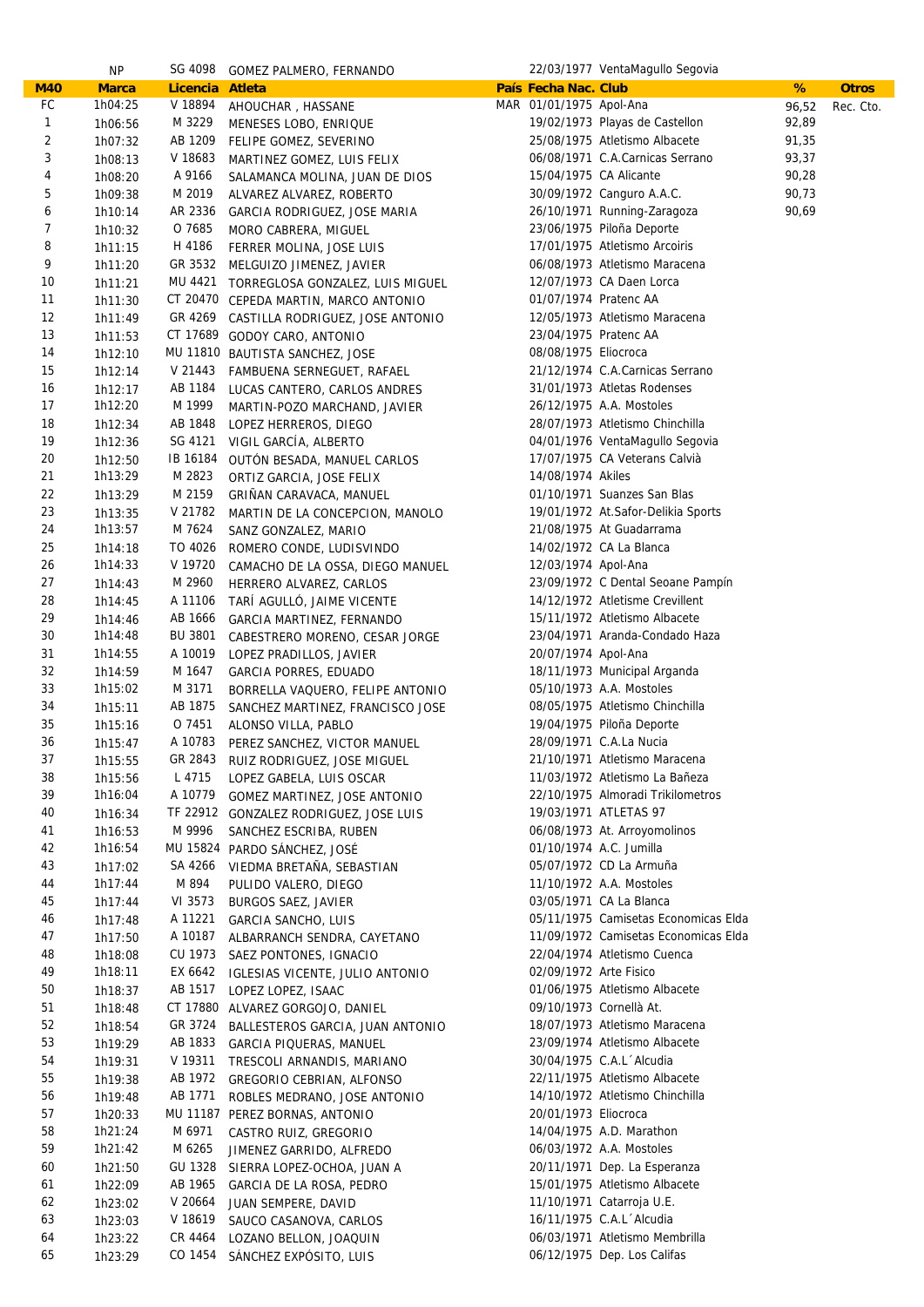| 66           | 1h23:41       | M 3562            | PEÑAS JIMENEZ, MIGUEL                    |                      | 24/11/1972 Atletismo Leganes         |       |              |
|--------------|---------------|-------------------|------------------------------------------|----------------------|--------------------------------------|-------|--------------|
| 67           | 1h23:52       | V 19065           | <b>BLASCO GEA, XAVIER</b>                |                      | 28/09/1971 At.Safor-Delikia Sports   |       |              |
| 68           | 1h26:35       | V 20207           | MOCHOLI OLTRA, JOSE VICENTE              |                      | 03/06/1975 At.Safor-Delikia Sports   |       |              |
| 69           | 1h26:54       | A 8944            | ALCAINA GALVEZ, JOAQUIN                  |                      | 18/03/1974 Camisetas Economicas Elda |       |              |
| 70           | 1h27:30       | M 8031            | BRICEÑO LÓPEZ, MARIANO                   | 06/12/1971 Akiles    |                                      |       |              |
| 71           | 1h27:32       | AB 2007           | RUIZ BERNABE, JUAN                       |                      | 21/12/1971 Atletismo Albacete        |       |              |
| 72           | 1h28:42       |                   | CT 18368 AIXALA CULLERE, EDUARD          |                      | 15/02/1974 AA Xafatolls              |       |              |
| 73           | 1h29:20       |                   | MU 16299 LOPEZ SANCHEZ, CIPRIANO ANGEL   |                      | 16/08/1973 Fondistas Alcantarilla    |       |              |
| 74           | 1h29:49       | M 637             | GOMEZ GARCIA-CARPINTERO, LUIS            |                      | 05/07/1974 A.A. Mostoles             |       |              |
| 75           | 1h33:31       | M 7779            | MUÑOZ CARBAJO, OSCAR                     |                      | 06/02/1972 A.A. Mostoles             |       |              |
| 76           | 1h34:08       | S 10324           | RUEDA MARTINEZ, JAVIER                   |                      | 27/12/1971 Cayon-Helios DICA         |       |              |
| 77           | 1h34:45       | M 6522            | MORALES LOPEZ, MIGUEL ANGEL              |                      | 08/07/1971 Running Pinto             |       |              |
| 78           | 1h37:57       | M 2394            | BENITEZ CALVO, OSCAR                     |                      | 17/12/1972 Running Pinto             |       |              |
| 79           | 1h39:14       | A 10656           | OLIVAS RUBIO, JOSE ANTONIO               |                      | 20/01/1975 INDEPENDIENTE             |       |              |
| 80           | 1h39:48       | AB 1990           | MUNOZ SAEZ, FRANCISCO                    |                      | 08/03/1971 Atletismo Albacete        |       |              |
| 81           | 1h40:46       | EX 6953           | VALERA GOMEZ DE LA PENA, VICENTE         |                      | 25/12/1973 VinoToro CRural Softoro   |       |              |
| 82           | 1h41:27       | M 7948            | DIAZ ESTEVEZ, JOSE MANUEL                |                      | 28/06/1974 AA Valdemoro Go Fit       |       |              |
| 83           | 1h44:33       |                   | CT 25225 FUENTES GOMEZ, JOSEP            |                      | 17/12/1973 GA Lluïsos Mataro         |       |              |
| 84           |               |                   |                                          |                      | 04/06/1971 AA Valdemoro Go Fit       |       |              |
| 85           | 1h54:46       | M 1745<br>AB 1960 | CRIADO CARRASCO, JOSÉ MIGUEL             |                      | 17/08/1973 Atletismo Caudete         |       |              |
|              | 2h09:23       |                   | PUCHE BAÑON, RAUL                        |                      |                                      |       |              |
|              | Ab.           |                   | GR 4890 ELOUARDI, MOUNIR                 |                      | MAR 29/05/1974 Deportivo I Move      |       |              |
|              | Ab.           | M 3172            | FERNANDEZ NUÑEZ, MANUEL                  | 26/05/1974 Ajalkala  |                                      |       |              |
|              | Ab.           | M 9678            | PONCE DE LEON LOPEZ, CARLOS              |                      | 06/03/1973 At. Arroyomolinos         |       |              |
|              | Ab.           | M 9590            | GARCIA GARCIA, ROBERTO                   |                      | 19/05/1974 At. Fuenlabrada           |       |              |
|              | Ab.           | AB 1998           | MARTINEZ HONRUBIA, JESUS ALBERTO         |                      | 08/02/1974 Atletismo Albacete        |       |              |
|              | Ab.           |                   | CT 23325 HERNANDEZ CARMONA, MIGUEL ANGEL |                      | 07/07/1974 CA Canovelles             |       |              |
|              | Ab.           |                   | CT 21455 GONZALEZ PEREZ, JON KOLDO       |                      | 26/10/1973 CA La Blanca              |       |              |
|              | Ab.           | GR 3514           | PAREJO LOPEZ, FRANCISCO JAVIER           |                      | 11/11/1975 CD Bikila Granada         |       |              |
|              | Ab.           | GU 1295           | CANADILLAS IMEDIO, JAVIER                |                      | 28/02/1973 Dep. La Esperanza         |       |              |
|              | Ab.           | O 6825            | MORO CABRERA, ANSELMO                    |                      | 21/01/1972 Piloña Deporte            |       |              |
|              | DQ-Art.240.10 | M 4382            | GONZALEZ RABADAN, JUAN ANTONIO           |                      | 28/04/1972 Suanzes San Blas          |       |              |
|              | NP.           | M 2180            | DENIZ DE ARMAS, JORGE                    |                      | 22/08/1974 A.D. Marathon             |       |              |
|              | NP            | M 9454            | CACERES GARCIA, JAVIER                   |                      | 25/03/1975 AA Valdemoro Go Fit       |       |              |
|              | <b>NP</b>     | A 9608            | MARQUINA GARCIA, JOSE CARLOS             | 16/12/1974 Apol-Ana  |                                      |       |              |
|              | <b>NP</b>     | MA 7085           | MERINO LUQUE, RAFAEL                     |                      | 29/10/1975 Atletismo Cartama         |       |              |
|              | <b>NP</b>     | J 1153            | OLEA GOMEZ, JOSE JAVIER                  |                      | 10/01/1976 Atletismo Maracena        |       |              |
|              | <b>NP</b>     | V 21764           | ROJAS QUINTANA, GUSTAVO ALBERTO          |                      | 18/09/1974 C.A.The Kenyan Urban Way  |       |              |
|              | <b>NP</b>     | A 4466            | PATON MORATALLA, ANTONIO JAVIER          |                      | 13/01/1974 CA Benacantil             |       |              |
|              | <b>NP</b>     | O 7460            | PRADA BLANCO, EMILIO                     |                      | 15/09/1973 Cangas de Onis At.        |       |              |
|              | <b>NP</b>     |                   | GR 3311 ALVAREZ DOMINGUEZ, MODESTO R.    |                      | 24/02/1975 CD Bikila Granada         |       |              |
|              | <b>NP</b>     |                   | LO 7302 FERRER MURO, DIEGO               |                      | 10/09/1974 Ferrer Sport              |       |              |
|              | <b>NP</b>     | V 18015           | DIEZ MARTINEZ, JULIO                     |                      | 27/03/1972 Playas de Castellon       |       |              |
| <b>M45</b>   | <b>Marca</b>  | <b>Licencia</b>   | <b>Atleta</b>                            | País Fecha Nac. Club |                                      | %     | <b>Otros</b> |
| $\mathbf{1}$ | 1h10:22       | M 1861            | GOMEZ RUIZ, ALFONSO ANTONIO              |                      | 10/10/1970 AA Valdemoro Go Fit       | 91,25 |              |
| 2            | 1h10:30       | M 263             | CHACON RIFON, CARLOS MANUEL              |                      | 01/12/1969 Suanzes San Blas          | 91,84 |              |
| 3            | 1h10:44       | CT 25635          | CALAMA ARIAS, IGNACIO MOISES             |                      | 01/07/1969 INDEPENDIENTE             | 91,54 |              |
| 4            | 1h10:58       | CT 22067          | AYALA ABAD, SANCHO                       |                      | 05/10/1967 Hinaco Monzon             | 92,77 |              |
| 5            | 1h11:05       | MA 7344           | OUMAIZ MBAREK, ABDERRAHIM                |                      | 30/12/1969 Cueva de Nerja-UMA        | 91,08 |              |
| 6            | 1h11:20       | M 2132            | GONZALEZ VALLEJO, MANUEL                 |                      | 09/01/1971 A.D. Marathon             | 90,02 |              |
| 7            | 1h11:41       | AB 1508           | AMORES MARÍN, PEDRO                      |                      | 29/09/1969 Atletismo Albacete        | 90,32 |              |
| 8            | 1h11:51       | A 11331           | RIBERA ROMERO, FRANCISCO                 |                      | 01/07/1968 Marathon Crevillente      | 90,86 |              |
| 9            | 1h12:22       | M 2338            | RAMIREZ MUÑOZ, CARLOS                    |                      | 14/02/1968 Sporting Hortaleza        | 90,21 |              |
| 10           | 1h13:03       | PA 3817           | SANTOS REY, FRANCISCO                    |                      | 26/03/1970 Reinosa Running           |       |              |
| 11           | 1h13:04       | M 1823            | MADRIGAL SEGOVIA, ANGEL                  |                      | 15/09/1969 A.D. Marathon             |       |              |
| 12           | 1h13:28       |                   | MU 14107 CONESA JIMENEZ, JOSE LUIS       |                      | 06/07/1970 Deportivo Runtriton       |       |              |
| 13           | 1h14:22       | A 10990           | FUERTES RODRIGUEZ, MIGUEL                | 12/10/1966 Apol-Ana  |                                      |       |              |
| 14           | 1h14:34       | EX 6955           | RIVERO MARQUEZ, FRANCISCO                |                      | 03/04/1967 VinoToro CRural Softoro   |       |              |
| 15           | 1h15:01       | GU 971            | ROSADO CALVENTE, JOSE MARIA              |                      | 01/01/1968 Velociraptor MP Twinner   |       |              |
| 16           | 1h15:22       | M 3857            | MARTINEZ FERNANDEZ, FRANCISCO            |                      | 22/07/1970 Atletismo La Bañeza       |       |              |
| 17           | 1h15:28       | AR 353            | DE LA FUENTE ROMERO, JOSE ANTONIO        |                      | 04/06/1970 Running-Zaragoza          |       |              |
| 18           | 1h16:06       | IB 14980          | NICOLAU CATALA, BARTOMEU                 |                      | 22/01/1968 Atletisme Manacor         |       |              |
| 19           | 1h16:12       | V 21470           | BALDOVI FERRER, MARIO                    |                      | 11/02/1970 Atletisme Crevillent      |       |              |
| 20           | 1h16:27       | M 6490            | DEL OLMO RUBIO, FERNANDO                 |                      | 30/01/1967 INDEPENDIENTE             |       |              |
| 21           | 1h16:31       | A 9226            | PEREZ ALFONSO, PASCUAL                   |                      | 29/06/1966 Marathon Crevillente      |       |              |
| 22           | 1h16:38       | A 10068           | ESPINOSA VILLESCUSA, SALVADOR            |                      | 25/05/1966 Marathon Crevillente      |       |              |
| 23           | 1h16:39       | AR 2801           | CARRERAS GALVE, RAUL                     |                      | 06/06/1969 INDEPENDIENTE             |       |              |
| 24           | 1h17:00       | GR 3376           | PADIAL FLORES, JULIO CANDIDO             |                      | 20/05/1970 Atletismo Maracena        |       |              |
| 25           | 1h17:16       | M 5586            | ESPINAR ZAMARREÑO, MANUEL                |                      | 09/04/1966 Sporting Hortaleza        |       |              |
|              |               |                   |                                          |                      |                                      |       |              |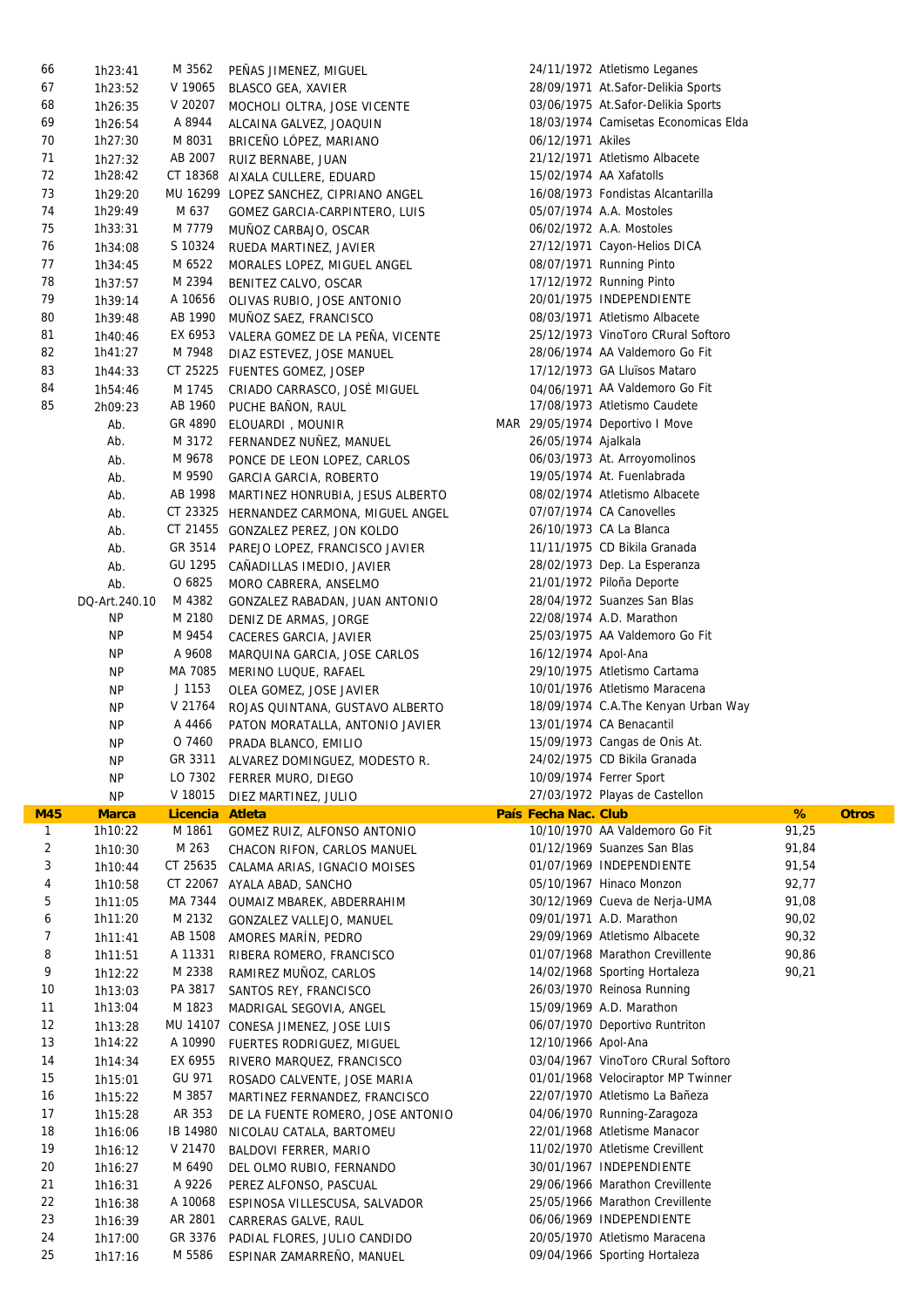| 26           | 1h17:20            |                   | GR 4705 CASTRO MORALES, ENRIQUE                   |                        | 04/07/1968 Puente Verde                  |       |              |
|--------------|--------------------|-------------------|---------------------------------------------------|------------------------|------------------------------------------|-------|--------------|
| 27           | 1h17:33            | A 9115            | FRUCTUOSO ANTON, VICTORIANO JOSE                  |                        | 19/08/1967 Atletico Novelda              |       |              |
| 28           | 1h17:39            | LO 7335           | LOPEZ NEGUERUELA, RAUL                            |                        | 23/05/1969 Maraton Rioja                 |       |              |
| 29           | 1h17:47            |                   | GR 4503 VINUESA ALONSO, ANGEL                     |                        | 05/04/1967 Cueva de Nerja-UMA            |       |              |
| 30           | 1h17:56            | CO 2972           | DE LA VEGA DE LA COBA, JOAQUIN                    |                        | 22/11/1968 Atletismo Cordobes            |       |              |
| 31           | 1h18:06            | SG 3871           | BORREGUERO VELASCO, ANGEL L.                      |                        | 10/12/1970 CD J. Blume-Bigmat Tabanera   |       |              |
| 32           | 1h18:18            | A 10995           | SEMPERE RUIZ, JUAN                                |                        | 09/04/1967 Camisetas Economicas Elda     |       |              |
| 33           | 1h18:20            | M 982             | RODRIGUEZ RODRIGUEZ, VALENTIN                     |                        | 09/07/1969 A.A. Mostoles                 |       |              |
| 34           | 1h18:58            | CR 4100           | <b>BUSTAMANTE LOPEZ, LUIS</b>                     |                        | 25/02/1969 Atletismo Manchego            |       |              |
| 35           | 1h19:12            | V 20384           | JUAN SEMPERE, JORGE                               |                        | 25/07/1970 Catarroja U.E.                |       |              |
| 36           | 1h19:20            | AR 1446           |                                                   |                        | 02/10/1966 Running-Zaragoza              |       |              |
| 37           |                    |                   | LAFOZ BERNAD, JOAQUIN                             |                        | 28/08/1967 Atletismo Membrilla           |       |              |
|              | 1h19:21            | CR 4271           | JIMENEZ RUIZ DE ELVIRA, MANUEL                    |                        |                                          |       |              |
| 38           | 1h19:42            |                   | IB 13753 PICO BENNASAR, MANOLO                    |                        | 13/03/1969 CD Ferrer Hotels              |       |              |
| 39           | 1h19:44            | VI 3264           | LOPEZ TEJEDOR, KARLOS                             |                        | 04/11/1967 CA La Blanca                  |       |              |
| 40           | 1h19:51            |                   | MU 13476 BAENA LUENGO, JORGE ANTONIO              |                        | 10/06/1970 Deportivo Runtriton           |       |              |
| 41           | 1h19:57            | M 6300            | RODRIGUEZ GOMEZ, SANTIAGO                         |                        | 22/12/1966 At. Fuenlabrada               |       |              |
| 42           | 1h19:59            | V 21713           | PASTOR GAGO, JULIO                                |                        | 03/11/1968 Catarroja U.E.                |       |              |
| 43           | 1h20:06            | S 9174            | PEREZ FERNANDEZ, JOSE ANTONIO                     |                        | 02/06/1967 At. España de Cueto           |       |              |
| 44           | 1h20:49            | M 2794            | BARO GONZALEZ, CARLOS                             |                        | 28/10/1970 Sporting Hortaleza            |       |              |
| 45           | 1h21:58            | A 8984            | <b>GUARDIOLA RICO, DIMAS</b>                      |                        | 16/09/1970 Camisetas Economicas Elda     |       |              |
| 46           | 1h22:05            | A 11296           | RICO CASTILLO, ANTONIO                            |                        | 31/05/1970 C.A.Kilometro Veintiuno Elche |       |              |
| 47           | 1h22:26            | A 5674            | COLLADO RIVAS, JOSE LUIS                          |                        | 13/07/1968 Camisetas Economicas Elda     |       |              |
| 48           | 1h22:34            | M 2763            | MENASALVAS PACHECO, ALFONSO                       |                        | 04/08/1970 Sporting Hortaleza            |       |              |
| 49           | 1h22:53            | V 20388           | ESCRIBANO MARTINEZ, SALVADOR                      |                        | 20/08/1969 Catarroja U.E.                |       |              |
| 50           | 1h23:09            | TO 3410           | MARTIN CERDENO, JOSE LUIS                         |                        | 15/03/1966 At.San Pablo-Toledo           |       |              |
| 51           | 1h23:39            | AB 1837           | JIMENEZ MADRIGAL, MARIANO                         |                        | 07/10/1970 Atletismo Chinchilla          |       |              |
| 52           | 1h23:39            | M 2795            | HERNANDEZ RUBIO, JOSE LUIS                        |                        | 30/06/1966 C Dental Seoane Pampín        |       |              |
| 53           | 1h23:40            | AB 1524           | ESPARCIA GARCIA, JUAN ANGEL                       |                        | 04/04/1967 Atletismo Albacete            |       |              |
| 54           | 1h23:44            | A 11295           | RICO CASTILLO, JOSE                               |                        | 31/05/1970 C.A.Kilometro Veintiuno Elche |       |              |
| 55           | 1h24:00            | A 11187           | SANCHEZ SERRANO, JOSE ANTONIO                     |                        | 02/10/1969 Marathon Crevillente          |       |              |
| 56           | 1h24:16            | M 9402            | <b>BURGOS LOPEZ, LUIS</b>                         |                        | 30/07/1967 INDEPENDIENTE                 |       |              |
| 57           | 1h24:19            | AB 1966           | GONZALEZ LEAL, JOSE IGNACIO                       |                        | 26/01/1967 Atletismo Albacete            |       |              |
| 58           | 1h24:48            | AB 1485           | ESCOBAR FERNANDEZ, JOSE ANGEL                     |                        | 26/06/1968 Atletas Rodenses              |       |              |
| 59           | 1h25:17            | SA 4768           | AGUDO SÁNCHEZ, JOSE RAMÓN                         |                        | 02/06/1970 CD La Armuña                  |       |              |
|              |                    |                   |                                                   |                        |                                          |       |              |
| 60           | 1h25:24            |                   | MU 15653 SÁNCHEZ SÁNCHEZ, TOMÁS                   |                        | 18/11/1966 Cruz de Caravaca              |       |              |
| 61           | 1h27:05            | AB 1473           | INIESTA ALFARO, JOSE JUAN                         |                        | 02/01/1967 INDEPENDIENTE                 |       |              |
| 62           | 1h27:25            | M 6390            | DE PACO PARRADO, MIGUEL ANGEL                     |                        | 24/08/1970 Running Pinto                 |       |              |
| 63           | 1h27:30            | M 3213            | FREIRE ESTRELLA, JUAN FRANCISCO                   |                        | 27/04/1970 A.D. Marathon                 |       |              |
| 64           | 1h28:09            | AB 1977           | CIFUENTES SERRANO, MANUEL                         |                        | 01/03/1969 Atletismo Chinchilla          |       |              |
| 65           | 1h28:36            |                   | CO 2522 ARJONA CANO, JOAQUIN                      |                        | 05/05/1968 Dep. Los Califas              |       |              |
| 66           | 1h32:38            |                   | AB 1987 GONZALEZ LOPEZ, ANTONIO                   |                        | 04/09/1966 Atletismo Albacete            |       |              |
| FC           | 1h34:13            |                   | CT 21456 DE LILLO, MARIA ROMANA                   |                        | ITA 05/03/1969 CA La Blanca              |       |              |
| 67           | 1h36:52            |                   |                                                   |                        |                                          |       |              |
| 68           |                    | M 2854            | PEÑA SEVILLA, RAMON                               |                        | 26/04/1968 Sporting Hortaleza            |       |              |
| 69           | 1h38:12            | CR 4837           | JOAQUIN MARTIN-CONSUEGRA, SIL                     |                        | 16/09/1967 At. Congemar Malagón          |       |              |
|              | 1h57:33            | M 5113            | MUNOZ CASILLAS, JUAN MANUEL                       |                        | 27/04/1969 Atletismo Leganes             |       |              |
| 70           | 2h22:44            | GR 3035           | PEÑA HENESTROSA, MANUEL                           |                        | 22/06/1968 Atletismo Albolote            |       |              |
|              | Ab.                | V 18968           | LOPEZ TORRELLA, VICENTE                           |                        | 22/12/1970 Camisetas Economicas Elda     |       |              |
|              | Ab.                | A 11223           | QUINTANILLA SAEZ, ANGEL ALFONSO                   |                        | 22/05/1969 Camisetas Economicas Elda     |       |              |
|              | Ab.                |                   | CT 21398 FONT SANCHO, CARLES                      |                        | 04/12/1970 Cornellà At.                  |       |              |
|              | Ab.                | AB 1961           | ALCAÑIZ FERNANDEZ, EMILIO                         |                        | 05/08/1969 Atletismo Albacete            |       |              |
|              | <b>NP</b>          | M 1413            | HIDALGO ALONSO, FRANCISCO JAVIER                  | 18/07/1969 A.D. Sprint |                                          |       |              |
|              | <b>NP</b>          | EX 6682           |                                                   | 24/10/1968 Arte Fisico |                                          |       |              |
|              |                    | A 9996            | ROYO COLLADO, ANGEL                               |                        |                                          |       |              |
|              | <b>NP</b>          |                   | TOLOSA VICENTE, ANTONIO                           |                        | 21/12/1969 C.A.Petrer Capet              |       |              |
|              | ΝP                 | O 7458            | DEL VALLE MARÍA, JUAN CARLOS                      |                        | 09/10/1970 Cangas de Onis At.            |       |              |
|              | NP.                | VI 3407           | BILBAO VILLATE, JOSE FELIX                        |                        | 15/09/1967 INDEPENDIENTE                 |       |              |
|              | <b>NP</b>          | VI 3236           | BLANCO GUTIERREZ, ANTONIO JOSE                    |                        | 06/09/1969 INDEPENDIENTE                 |       |              |
|              | ΝP                 | AR 2800           | CARRERAS GALVE, OSCAR                             |                        | 05/09/1967 INDEPENDIENTE                 |       |              |
|              | <b>NP</b>          | CS 7816           | LAPICA TRAVER, CESAR                              |                        | 07/06/1970 Running Castello              |       |              |
|              | <b>NP</b>          | M 2411            | ROMON GARCIA, ALVARO                              |                        | 10/05/1967 Sporting Hortaleza            |       |              |
| <b>M50</b>   | <b>Marca</b>       | Licencia          | <b>Atleta</b>                                     | País Fecha Nac. Club   |                                          | %     | <b>Otros</b> |
| $\mathbf{1}$ | 1h09:57            | AR 222            | CASAJUS CABREJAS, JOSE ANTONIO                    |                        | 15/03/1965 Running-Zaragoza              | 95,72 | Rec. Cto.    |
| 2            | 1h10:20            | VI 2784           | FIZ MARTIN, MARTIN                                |                        | 03/03/1963 INDEPENDIENTE                 | 96,85 |              |
| 3            | 1h11:46            | GR 310            | RUIZ NAVARRO, JUAN ANTONIO                        |                        | 02/06/1964 Cueva de Nerja-UMA            | 94,10 |              |
| 4            | 1h13:24            | AB 528            | MARTINEZ SANCHEZ, ABELARDO                        |                        | 23/06/1964 Atletismo Albacete            | 92,00 |              |
| 5            | 1h13:26            | AR 3112           | GONZALEZ IZQUIERDO, MANUEL                        |                        | 18/10/1965 Atletisme Crevillent          | 91,18 |              |
| 6            | 1h14:35            | SE 7392           | DOMINGUEZ DURAN, MANUEL                           |                        | 29/06/1963 Atletismo Orippo              | 90,97 |              |
| 7<br>8       | 1h14:47<br>1h16:19 | A 10346<br>AB 392 | MARTINEZ DIAZ, JUAN JOSE<br>GAUDE QUIJADA, CAMILO | 22/11/1965 Apol-Ana    | 13/11/1962 Atletismo Albacete            | 90,04 |              |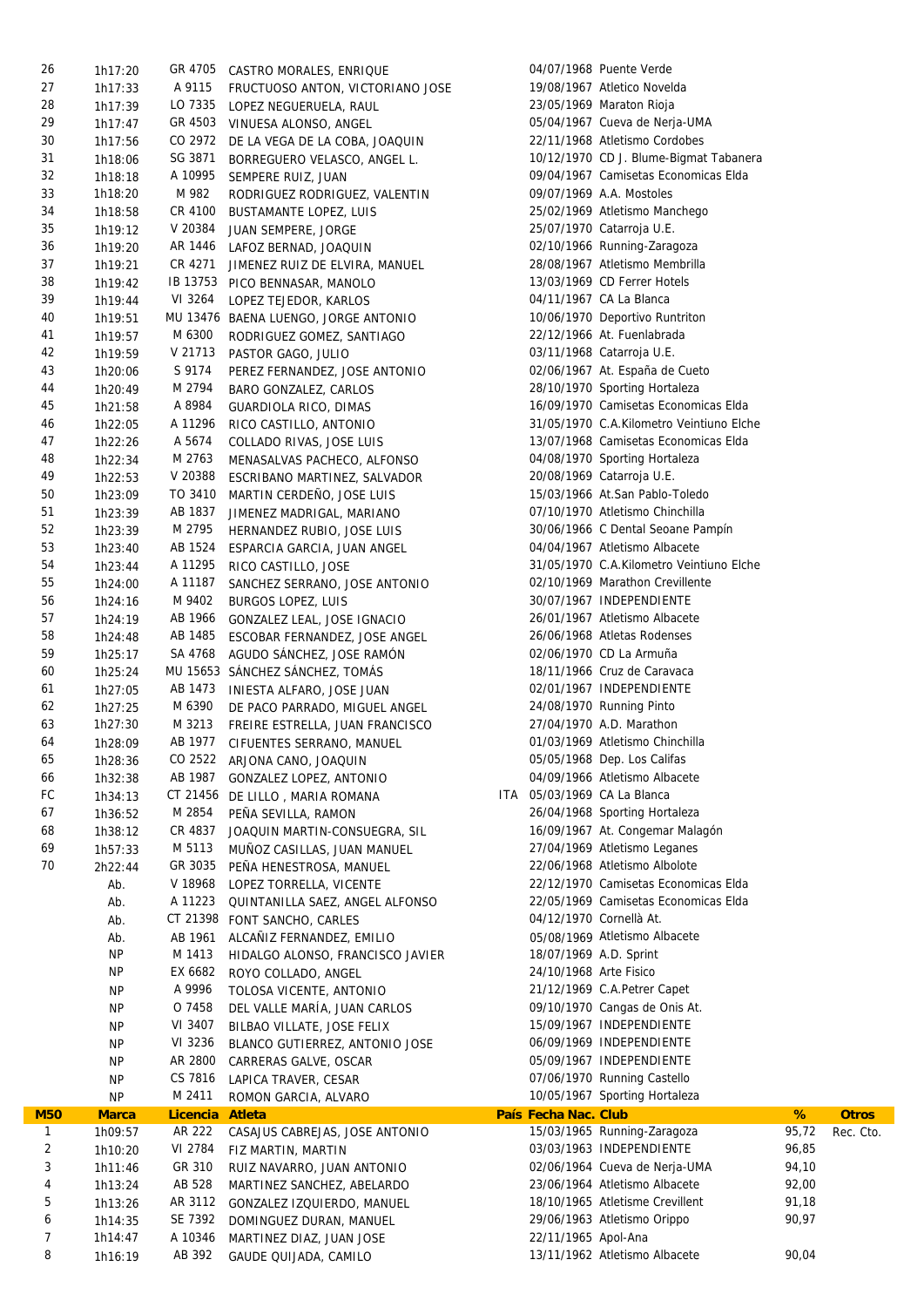| 9            | 1h16:34            | M 485              | POUSA RODICIO, JUAN CARLOS                               |                        | 13/10/1964 Sporting Hortaleza        |       |              |
|--------------|--------------------|--------------------|----------------------------------------------------------|------------------------|--------------------------------------|-------|--------------|
| 10           | 1h16:39            |                    | CT 22257 CORRAL RODRIGUEZ, JOSE                          |                        | 29/05/1965 CA Canovelles             |       |              |
| 11           | 1h16:54            | A 8687             | RAMOS AZNAR, JOSE VICENTE                                |                        | 01/04/1963 Atletisme Crevillent      |       |              |
| 12           | 1h17:45            | M 7265             | GARCIA LOPEZ, FRANCISCO                                  |                        | 05/05/1961 E.A. Majadahonda          |       |              |
| 13           | 1h17:46            |                    | GU 1312 GALVAN RONCERO, ENRIQUE                          |                        | 11/04/1965 Velociraptor MP Twinner   |       |              |
| 14           | 1h18:41            | M 662              | LINIO DURAN, JULIO                                       |                        | 30/03/1964 Sporting Hortaleza        |       |              |
| 15           | 1h18:43            | SG 4165            | HERNANDO GARCIA, VALENTIN                                |                        | 15/02/1963 VentaMagullo Segovia      |       |              |
| 16           |                    | AB 1219            |                                                          |                        | 11/07/1964 Atletismo Albacete        |       |              |
| 17           | 1h19:31            | V 18969            | LOPEZ LOPEZ, JUAN IGNACIO                                |                        | 26/08/1961 Camisetas Economicas Elda |       |              |
|              | 1h20:01            |                    | VALLES LINARES, JOSE ANTONIO                             |                        | 31/12/1962 Carcoba Ribamontan        |       |              |
| 18           | 1h20:07            | S 10315            | BORRAJO DEL RIO, FERNANDO                                |                        |                                      |       |              |
| 19           | 1h20:17            | AB 1923            | MILAN JIMENEZ, PEDRO                                     |                        | 02/08/1962 Camisetas Economicas Elda |       |              |
| 20           | 1h20:19            |                    | GA 10271 SILVA CESAR, CARLOS                             |                        | 17/01/1966 Universidad Santiago      |       |              |
| 21           | 1h20:36            |                    | CT 18241 VILA TORREMORELL, FRANCISCO                     |                        | 29/09/1961 CE Penedès                |       |              |
| 22           | 1h21:17            |                    | A 10069 ALFONSO BELEN, CAYETANO                          |                        | 22/09/1962 Marathon Crevillente      |       |              |
| 23           | 1h22:40            |                    | AB 1973 ZAFRA NAVARRO, ANTONIO                           |                        | 15/12/1964 Atletismo Albacete        |       |              |
| 24           | 1h24:33            | A 10848            | BRU ALMARCHA, JUAN ANTONIO                               |                        | 26/07/1963 Marathon Crevillente      |       |              |
| 25           | 1h25:20            | M 6429             | GORGAS GARCIA, PEDRO                                     | 29/04/1963 Akiles      |                                      |       |              |
| 26           | 1h28:02            |                    | MU 14731 PALAO PALAO, JOSE ANTONIO                       |                        | 16/12/1962 A.D.A.Yeclano             |       |              |
| 27           | 1h28:46            | AB 1985            | ESCRIBANO PARREÑO, PEDRO                                 |                        | 15/10/1964 Atletismo Albacete        |       |              |
| 28           | 1h31:12            | MU 9463            | MARTINEZ RUBIO, MANUEL                                   |                        | 26/12/1963 C.A. FONDISTAS YECLA      |       |              |
| 29           | 1h31:37            | M 2246             | BARBERA CASILLAS, JUAN JOSE                              |                        | 05/06/1962 E.A. Majadahonda          |       |              |
| 30           | 1h33:27            | A 10162            | MACIAS MORENO, ANDRES LORENZO                            | 02/07/1962 Apol-Ana    |                                      |       |              |
| 31           | 1h34:04            | M 541              | AJURIA FERNÁNDEZ, JESÚS                                  | 09/10/1963 Akiles      |                                      |       |              |
| 32           | 1h34:27            | A 11003            |                                                          | 19/01/1963 Apol-Ana    |                                      |       |              |
|              |                    |                    | CLAVERO SERRANO, MARIO                                   |                        |                                      |       |              |
| 33           | 1h35:05            |                    | V 21749 TOLOSA CUÑAT, HECTOR                             |                        | 21/11/1964 C.A.L Alcudia             |       |              |
| 34           | 1h36:12            | A 10190            | MIRA MIRA, VICENTE                                       |                        | 26/03/1961 Atletico Novelda          |       |              |
| 35           | 1h36:19            | A 10805            | MAZA CAMACHO, JOSE ANTONIO                               |                        | 30/10/1965 CA Elche Decatlón         |       |              |
| 36           | 1h36:59            | A 5642             | <b>GARCIA MARTI, ROBERTO</b>                             | 02/04/1964 Apol-Ana    |                                      |       |              |
| 37           | 1h38:29            |                    | CT 21739 BALLESTA BALLESTA, JOSE ANTONIO                 |                        | 18/01/1962 GA Lluïsos Mataro         |       |              |
| 38           | 1h39:07            | TF 414             | GARCIA RODRIGUEZ, MANUEL                                 |                        | 10/08/1963 ATLETAS 97                |       |              |
| 39           | 1h43:21            |                    | CT 16537 GOMEZ DIESTE, ANGEL MIGUEL                      |                        | 13/06/1962 Pratenc AA                |       |              |
| 40           | 1h44:28            | CR 4975            | CONTRERAS SIL, LUIS MANUEL                               |                        | 30/04/1963 At. Congemar Malagón      |       |              |
| 41           | 1h45:49            | A 10544            | GONZALEZ PORTUGUES, JOAQUIN                              |                        | 18/09/1961 Atletisme Crevillent      |       |              |
| 42           | 1h47:41            | AL 5368            | ROJO DOMMERING, EDUARDO                                  |                        | 22/01/1966 Atletismo Sur Este        |       |              |
| 43           | 1h49:47            | M 1257             | GALLEGO ANDRADA, JOSE JAVIER                             |                        | 22/04/1964 A.D. Marathon             |       |              |
| 44           | 1h57:13            | M 6301             | ALVAREZ SANTAMARIA, FRANCISCO JOSE                       |                        | 13/11/1961 Atletismo Leganes         |       |              |
| 45           | 2h02:51            | A 9734             | FERRIZ CESPEDES, JULIO ANIBAL                            | 02/07/1962 Apol-Ana    |                                      |       |              |
|              | Ab.                | A 9364             | ALACID CLEMENTE, FRANCISCO JAVIER                        | 02/07/1963 Apol-Ana    |                                      |       |              |
|              | Ab.                | A 9812             | LOPEZ GRUSTAN, ELEUTERIO                                 | 03/09/1961 Apol-Ana    |                                      |       |              |
|              | Ab.                |                    | AB 1907 EGIDO GUIRADO, CLMENTE                           |                        | 26/12/1962 Atletismo Albacete        |       |              |
|              | Ab.                |                    | GR 1400 RODRIGUEZ TOVAR, FRANCISCO                       |                        | 29/09/1965 Atletismo Maracena        |       |              |
|              | DQ-Art.240.10      |                    | BI 20217 BERNARDO RODRIGUEZ, JOSE JAVIER                 |                        | 30/07/1965 Artunduaga                |       |              |
|              | <b>NP</b>          |                    | CT 24134 MARTIN GUERRERO, JOAN                           |                        | 17/12/1964 AA Xafatolls              |       |              |
|              |                    | M 1900             |                                                          |                        |                                      |       |              |
|              | <b>NP</b>          |                    | GUTIERREZ SUAREZ, JOSE MANUEL                            |                        | 28/03/1961 Atletismo Leganes         |       |              |
|              | <b>NP</b>          | A 11124            | ARENAS MUNOZ, LUIS                                       |                        | 22/10/1965 C.A.Teixereta             |       |              |
|              | <b>NP</b>          | AR 731             | PALLARES COLOMINA, JOSE                                  |                        | 14/10/1964 Cangas de Onis At.        |       |              |
|              | <b>NP</b>          |                    | MU 14067 MUÑOZ TORRES, JOSE JAVIER                       |                        |                                      |       |              |
| <b>M55</b>   |                    |                    |                                                          |                        | 05/08/1965 Fondistas Alcantarilla    |       |              |
| $\mathbf{1}$ | <b>Marca</b>       | Licencia Atleta    |                                                          | País Fecha Nac. Club   |                                      | %     | <b>Otros</b> |
|              | 1h19:39            | M 8750             | SANCHEZ GARCIA, JUAN CARLOS                              |                        | 11/09/1956 Velociraptor MP Twinner   | 91,05 |              |
| 2            | 1h19:57            | CT 6774            | PARRA GRILLO, JOSE                                       |                        | 08/09/1960 Cornellà At.              |       |              |
| 3            | 1h21:19            | BU 2906            | DE ANDRES GARCIA, RAFAEL                                 |                        | 10/04/1959 Aranda-Condado Haza       |       |              |
| 4            | 1h22:33            | AB 1437            | ALCARAZ RODENAS, JUAN JOSE                               |                        | 19/08/1960 Atletismo Albacete        |       |              |
| 5            | 1h23:00            | GU 1311            | DIEZ GARCIA, MIGUEL                                      |                        | 19/08/1957 Velociraptor MP Twinner   |       |              |
| 6            | 1h23:30            | M 2501             | BERNABE ORENCIO, JOSE LUIS                               |                        | 15/08/1960 Track Cross Road Team     |       |              |
| 7            | 1h23:49            |                    | NA 12892 MATEOS LOBATO, MARINO                           |                        | 15/11/1958 Beste Iruña At            |       |              |
| 8            | 1h24:04            | SG 4179            | VELASCO MATE, JUAN ANTONIO                               |                        | 04/07/1959 VentaMagullo Segovia      |       |              |
| 9            | 1h24:40            | GR 350             | CARMONA HERRERIAS, ENRIQUE                               |                        | 21/07/1957 Atletismo Maracena        |       |              |
| 10           |                    | M 2018             |                                                          |                        | 09/09/1957 Track Cross Road Team     |       |              |
|              | 1h24:51            |                    | MARTIN HERNANDEZ, PEDRO                                  |                        |                                      |       |              |
| 11           | 1h24:58            | AB 2008            | MORA CABEZUELO, PEDRO FERNANDO                           |                        | 21/12/1960 Atletismo Albacete        |       |              |
| 12           | 1h26:52            | V 20598            | <b>GUANTER PERIS, MIGUEL</b>                             |                        | 25/11/1960 Atletismo Albacete        |       |              |
| 13           | 1h27:23            |                    | SS 17233 PASCUAL GONZALEZ, ADOLFO JULIO                  |                        | 25/11/1958 Goierri Garaia            |       |              |
| 14           | 1h28:02            | MU 9849            | MARTINEZ PUCHE, SALVADOR                                 |                        | 14/10/1957 C.A. FONDISTAS YECLA      |       |              |
| 15           | 1h29:42            | A 9368             | ESPLA VERDU, FRANCISCO                                   | 03/10/1956 Apol-Ana    |                                      |       |              |
| 16           | 1h30:52            | A 9580             | FERRIS MONTESINOS, JOSE                                  |                        | 31/10/1959 Camisetas Economicas Elda |       |              |
| 17           | 1h31:25            | M 6437             | SALOM PIQUERES, JOSE MARIA                               |                        | 07/05/1957 E.A. Majadahonda          |       |              |
| 18           | 1h31:35            | M 6972             | SOTOMAYOR CABRERA, FEDERICO EDMUNDO                      |                        | 17/11/1957 Track Cross Road Team     |       |              |
| 19<br>20     | 1h32:37<br>1h34:35 | EX 6683<br>V 21801 | MARTIN MARTIN, JOSE MARIA<br>DIAZ GARCIA, JUAN CRISTOBAL | 16/03/1959 Arte Fisico | 24/02/1960 Correr el Garbi           |       |              |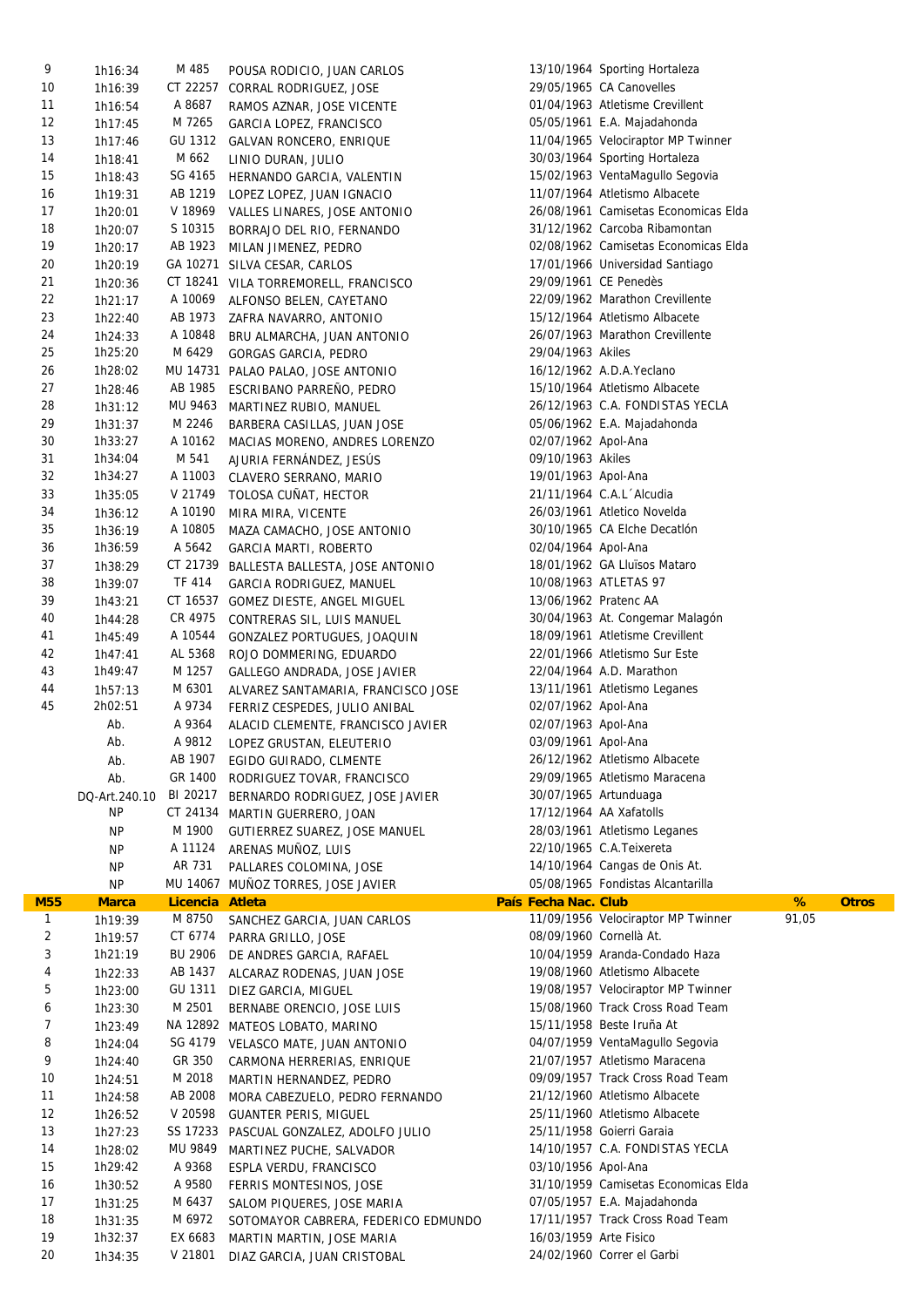| 1              | 3h24:33         |                 | Apol-Ana                               |                         |                                      |       |                   |
|----------------|-----------------|-----------------|----------------------------------------|-------------------------|--------------------------------------|-------|-------------------|
| <b>Puesto</b>  | <b>Marca</b>    | Licencia Atleta |                                        | País Fecha Nac.         |                                      |       |                   |
|                | Equipos M35/M40 |                 |                                        |                         |                                      |       |                   |
| $\mathbf{1}$   | 2h22:46         | M 2050          | PAZ SUAREZ, MANUEL                     |                         | 04/08/1933 Edward Athletic           |       | <b>NM</b>         |
| <b>M80</b>     | <b>Marca</b>    | Licencia Atleta |                                        | País Fecha Nac. Club    |                                      | %     | <b>Otros</b>      |
| 2              | 2h23:49         | A 11253         | RUIZ AGULERA, JUAN                     |                         | 11/06/1937 INDEPENDIENTE             |       | <b>NM</b>         |
| $\mathbf{1}$   | 2h01:50         | AB 1097         | LLORENS MUÑOZ, JOSE                    |                         | 28/07/1938 Atletismo Caudete         |       | ΝM                |
| <b>M75</b>     | <b>Marca</b>    | Licencia Atleta |                                        | País Fecha Nac. Club    |                                      | %     | <b>Otros</b>      |
| 4              | 1h44:02         | VA 7489         | LAZARO HERRERO, ANDRES                 |                         | 20/11/1945 INDEPENDIENTE             |       |                   |
| 3              | 1h41:57         |                 | SG 3435 ARIAS DE LA CRUZ, JOSE ANTONIO |                         | 29/11/1943 VentaMagullo Segovia      |       |                   |
| $\overline{2}$ | 1h36:32         |                 | TO 4934 MOHEDANO RODRIGUEZ, ANTONIO    |                         | 18/08/1945 U.D. Talavera             |       |                   |
| $\mathbf{1}$   | 1h34:19         |                 | TO 4705 LOPEZ GARCIA, JUAN             |                         | 08/01/1944 Liberbank-CA Toledo       |       |                   |
| <b>M70</b>     | <b>Marca</b>    | Licencia Atleta |                                        | País Fecha Nac. Club    |                                      | %     | <b>Otros</b>      |
|                | <b>NP</b>       | V 21925         | RAPPO, DARIO                           |                         | ITA 04/05/1948 Catarroja U.E.        |       |                   |
|                | <b>NP</b>       |                 | CT 17152 ORTEGA MEDINA, DOMINGO        |                         | 29/02/1948 CAIE Sta.Coloma-D.Catalan |       |                   |
|                | 2h04:17         |                 | GA 764209 RAMOS MORENO, FERNANDO       |                         |                                      |       |                   |
| 12             |                 |                 |                                        |                         | 12/12/1946 Egovarros Viveiro         |       |                   |
| 11             | 1h44:54         |                 | A 10189 FALCO IÑIESTA, FRANCISCO       |                         | 10/02/1949 Atletico Novelda          |       |                   |
| 10             | 1h44:34         |                 | CT 7683 PEREZ HERNANDEZ, PRUDENCIO     |                         | 12/01/1947 GA Lluïsos Mataro         |       |                   |
| 9              | 1h43:34         |                 | MU 9178 EGEA CELDRAN, JUAN LUIS        |                         | 27/09/1948 Marathon Cartagena        |       |                   |
| 8              | 1h39:24         |                 | GC 5228 MONTESDEOCA NAVARRO, MIGUEL    |                         | 06/04/1950 CAI Gran Canaria          |       |                   |
| 7              | 1h36:36         |                 | CR 5057 HERRERA PINO, FRANCISCO        |                         | 20/12/1949 INDEPENDIENTE             |       |                   |
| 6              | 1h36:06         |                 | BU 2756 MARTINEZ RIBERAS, AGUSTIN      |                         | 28/08/1950 Aranda-Condado Haza       |       |                   |
|                |                 |                 |                                        |                         |                                      |       |                   |
| 5              | 1h35:56         | A 10844         | FERNANDEZ MIGUEL, CLODOMIRO            | 05/09/1948 Apol-Ana     |                                      |       |                   |
| 4              | 1h32:53         | TF 5213         | AGUIAR HERNANDEZ, ISIDRO               |                         | 19/09/1948 ATLETAS 97                |       |                   |
| 3              | 1h29:38         |                 | AV 1473 SERNA MARTINEZ, MARIANO        |                         | 26/08/1950 CD Ecosport               |       |                   |
| 2              | 1h28:50         | A 9114          | BAIDEZ SANCHEZ, ESTANISLAO             |                         | 16/07/1950 Camisetas Economicas Elda |       |                   |
| $\mathbf{1}$   | 1h23:03         | M 2166          | PEREZ ALVAREZ, ALBERTO                 |                         | 07/09/1949 Canguro A.A.C.            | 93,36 | Rec. Cto.         |
| <b>M65</b>     | <b>Marca</b>    | Licencia Atleta |                                        | País Fecha Nac. Club    |                                      | %     | <b>Otros</b>      |
|                | <b>NP</b>       |                 | A 5310 CONEJOS CUBEL, JAVIER           |                         | 23/08/1953 CA Elche Decatlón         |       |                   |
|                | <b>NP</b>       | O 7398          | SANCHEZ PEON, ANGEL                    |                         | 01/10/1955 SCD Ribadesella           |       |                   |
|                |                 |                 | MASEDO GOMEZ, MANUEL                   |                         |                                      |       |                   |
|                | <b>NP</b>       | M 7668          |                                        |                         | 02/02/1955 A. A. Moratalaz           |       |                   |
|                | Ab.             | GR 4877         | SORIA CONTRERAS, ALBERTO               |                         | 03/12/1953 CD Bikila Granada         |       |                   |
|                | Ab.             | BU 3514         | LOPEZ BOCANEGRA, ANGEL                 |                         | 19/07/1953 Atmo. Portugalete         |       |                   |
| 18             | 2h00:35         | V 21934         | MARTI MACIAN, FRANCISCO                |                         | 30/10/1952 INDEPENDIENTE             |       |                   |
| 17             | 1h57:53         |                 | V 21132 JAVEGA GRANERO, MANUEL         |                         | 15/02/1954 C.A.Carnicas Serrano      |       |                   |
| 16             | 1h44:35         |                 | CT 17935 ARTIGAS LLORET, ALBERT        |                         | 17/04/1955 GA Lluïsos Mataro         |       |                   |
| 15             | 1h41:29         | BI 5934         | TORRES GARCIA, PEDRO                   | 21/09/1951 Artunduaga   |                                      |       |                   |
|                | 1h37:39         |                 | CALVE SAN JUAN, OSCAR                  |                         |                                      |       |                   |
| 14             |                 | LO 6944         |                                        |                         | 14/05/1951 Maraton Rioja             |       |                   |
| 13             | 1h34:49         |                 | IB 16126 ROCA RAMON, GABRIEL           | 29/07/1955 Siurell O.C. |                                      |       |                   |
| 12             | 1h33:36         | CU 1945         | SAIZ PEREZ, JOAQUIN                    |                         | 29/01/1954 Atletismo Albacete        |       |                   |
| 11             | 1h31:03         | AB 1974         | BARAJAS MARTINEZ, JOSE MANUEL          |                         | 15/12/1955 Atletismo Albacete        |       |                   |
| 10             | 1h30:32         |                 | GR 2573 ZAMBRANO FERNANDEZ, BENJAMIN   |                         | 22/08/1954 Deportivo I Move          |       |                   |
| 9              | 1h28:20         | CR 5007         | ROMERO RUBIO, PEDRO                    |                         | 10/10/1953 Inmob. Teo Valdepeñas     |       |                   |
| 8              | 1h27:38         | M 2025          | GONZALEZ MOLINA, JUAN CARLOS           |                         | 08/04/1955 Track Cross Road Team     |       |                   |
| $\overline{7}$ | 1h27:03         | V 21684         | MARTIN SEGUNDO, JESUS                  |                         | 31/10/1952 INDEPENDIENTE             |       |                   |
| 6              | 1h26:11         | AB 1626         | MARTINEZ GARCIA, JORGE                 |                         | 22/05/1954 Atletismo Albacete        |       |                   |
| 5              | 1h24:43         | M 2481          | ESPAÑA POLEY, JOSE                     | 17/08/1955 Lynze Parla  |                                      |       |                   |
| 4              | 1h23:40         | AB 558          | <b>GARCIA LOPEZ, MANUEL</b>            |                         |                                      |       |                   |
|                |                 |                 |                                        |                         | 22/08/1955 Atletismo Albacete        |       |                   |
| 3              | 1h23:06         |                 | MA 6843 GALEOTE BOLAÑOS, SALVADOR      |                         | 01/01/1955 Clinicas RinconVelez      |       |                   |
| $\sqrt{2}$     | 1h21:13         | M 7493          | MORALES SOTO, ROMAN                    |                         | 12/08/1953 C Dental Seoane Pampín    | 91,84 |                   |
| $\mathbf{1}$   | 1h13:29         | M 780           | FERNANDEZ INFESTAS, SERGIO             |                         | 30/07/1955 La Mancha Amarilla        |       | 99,61 Rec. España |
| <b>M60</b>     | <b>Marca</b>    | Licencia Atleta |                                        | País Fecha Nac. Club    |                                      | %     | <b>Otros</b>      |
|                | <b>NP</b>       | M 2             | SOLANA RAMIREZ, BLAS                   |                         | 11/01/1959 Track Cross Road Team     |       |                   |
|                | <b>NP</b>       | O 6045          | PIRE CALLEJO, ROBERTO                  |                         | 21/08/1960 SCD Ribadesella           |       |                   |
|                | ΝP              | CA 8754         | MANZANARES SACRISTAN, JESUS            |                         | 25/12/1959 Atletismo Chiclana        |       |                   |
|                | DQ-Art.240.10   | TO 2732         | NAVARRO BONILLA, MIGUEL ANGEL          |                         | 01/03/1957 Liberbank-CA Toledo       |       |                   |
|                | Ab.             |                 | CR 4600 MOYA MADRID, ANTONIO           |                         | 13/01/1959 CA Santos Publy-Sport     |       |                   |
| 31             | 1h55:05         | CR 4976         | LINARES TAPIADOR, ANTONIO              |                         | 09/05/1959 At. Congemar Malagón      |       |                   |
| 30             | 1h47:22         | M 7816          | RODRÍGUEZ PERALTO, JOSÉ LUÍS           | 12/04/1957 Akiles       |                                      |       |                   |
| 29             | 1h47:17         | A 11140         | QUILLUPANGUI CHULCA, JOSE LEONIDAS     |                         | 21/07/1960 Atletico Novelda          |       |                   |
| 28             | 1h47:04         | A 8817          | MARTINEZ CALDERON, ENRIQUE             |                         | 22/04/1960 Camisetas Economicas Elda |       |                   |
| 27             | 1h45:11         |                 | BI 20218 URRUTIA GONZALEZ, AGUSTIN     | 18/07/1959 Artunduaga   |                                      |       |                   |
| 26             | 1h44:52         | AB 1822         | NOTARIO MORENO, JOSE ANTONIO           |                         | 14/11/1956 Atletismo Albacete        |       |                   |
| 25             | 1h43:04         |                 | CT 17284 DIAZ PLATA, FRANCISCO         |                         | 12/09/1957 CA Montornés              |       |                   |
| 24             | 1h38:19         | M 1749          | SALAZAR GONZALEZ, PABLO                |                         | 23/11/1957 AA Valdemoro Go Fit       |       |                   |
| 23             | 1h37:04         |                 | MU 9576 PEÑA ROS, JUAN ERNESTO         |                         | 03/02/1958 Marathon Cartagena        |       |                   |
|                | 1h35:38         |                 | CT 25228 POVEDANO ARRIBAS, JOSE        |                         |                                      |       |                   |
| 22             |                 |                 |                                        |                         | 02/05/1958 GA Lluïsos Mataro         |       |                   |
| 21             | 1h35:37         |                 | LO 6534 GIL-DIEZ USANDIZAGA, CARLOS    |                         | 17/02/1957 Maraton Rioja             |       |                   |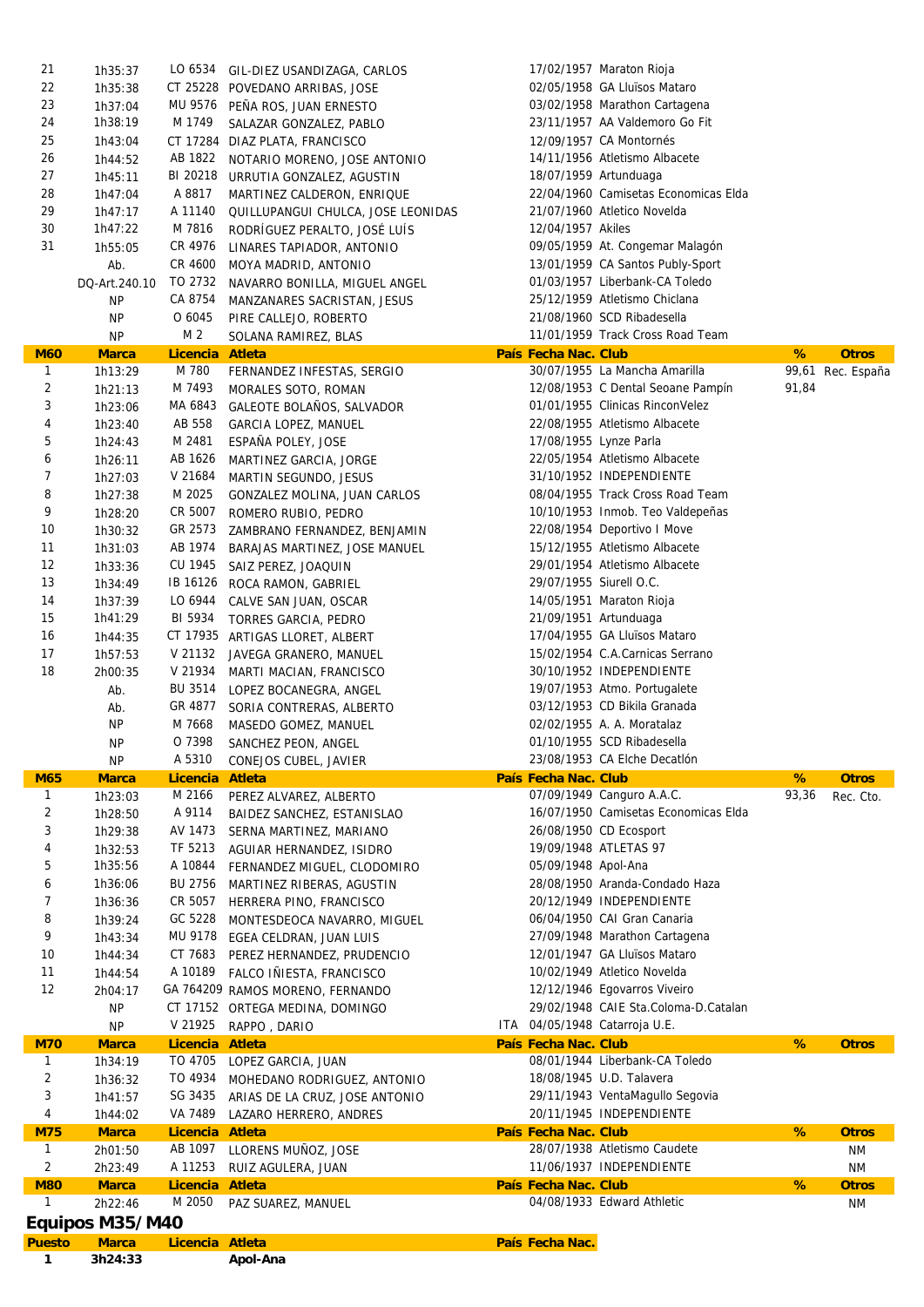|    | 1h04:25            | V 18894            | AHOUCHAR, HASSANE                                                |     | MAR 01/01/1975           |
|----|--------------------|--------------------|------------------------------------------------------------------|-----|--------------------------|
|    | 1h06:22            | CR 2256            | LOPEZ SANCHEZ-REY, PABLO                                         |     | 16/09/1977               |
| 2  | 1h13:46<br>3h30:26 | A 10901            | CASAS MARTINEZ, JOSE<br><b>C.A.Carnicas Serrano</b>              |     | 19/01/1980               |
|    | 1h08:13            | V 18683            | MARTINEZ GOMEZ, LUIS FELIX                                       |     | 06/08/1971               |
|    | 1h09:59            | V 20434            | SIERES GOMEZ, AGUSTIN                                            |     | 12/05/1980               |
|    | 1h12:14            | V 21443            | FAMBUENA SERNEGUET, RAFAEL                                       |     | 21/12/1974               |
| 3  | 3h34:17            |                    | <b>Atletismo Arcoiris</b>                                        |     |                          |
|    | 1h09:37            | H 2186             | BELTRAN MENDEZ, MIGUEL                                           |     | 31/03/1978               |
|    | 1h11:15<br>1h13:25 | H 4186<br>H 4188   | FERRER MOLINA, JOSE LUIS<br>ROMAN CORRAL, ENRIQUE                |     | 17/01/1975<br>17/02/1976 |
| 4  | 3h36:55            |                    | CD La Armuña                                                     |     |                          |
|    | 1h09:50            | SA 4287            | RUANO RORIGUEZ, DAVID                                            |     | 18/12/1978               |
|    | 1h10:03            | GU 811             | MOIBEN, JAMES KIBITOK                                            |     | KEN 20/04/1977           |
|    | 1h17:02            | SA 4266            | VIEDMA BRETAÑA, SEBASTIAN                                        |     | 05/07/1972               |
| 5  | 3h37:31            |                    | <b>Atletismo Albacete</b>                                        |     |                          |
|    | 1h07:32<br>1h14:46 | AB 1209<br>AB 1666 | FELIPE GOMEZ, SEVERINO<br>GARCIA MARTINEZ, FERNANDO              |     | 25/08/1975<br>15/11/1972 |
|    | 1h15:13            | AB 1844            | PAYES ARCAS, CESAR                                               |     | 08/12/1978               |
| 6  | 3h38:31            |                    | Venta Magullo Segovia                                            |     |                          |
|    | 1h10:55            | SG 4164            | DE DIEGO YAGÜE, ENRIQUE                                          |     | 19/07/1979               |
|    | 1h12:36            | SG 4121            | VIGIL GARCÍA, ALBERTO                                            |     | 04/01/1976               |
|    | 1h15:00            | SG 4211            | RAMOS BENITO, MIGUEL ANGEL                                       |     | 13/01/1979               |
| 7  | 3h39:04<br>1h11:20 | GR 3532            | <b>Atletismo Maracena</b><br>MELGUIZO JIMENEZ, JAVIER            |     | 06/08/1973               |
|    | 1h11:49            | GR 4269            | CASTILLA RODRIGUEZ, JOSE ANTONIO                                 |     | 12/05/1973               |
|    | 1h15:55            | GR 2843            | RUIZ RODRIGUEZ, JOSE MIGUEL                                      |     | 21/10/1971               |
| 8  | 3h39:35            |                    | Atletismo La Bañeza                                              |     |                          |
|    | 1h08:17            | L 3988             | GONZALEZ GONZALEZ, ALBERTO                                       |     | 28/02/1980               |
|    | 1h15:22            | M 3857             | MARTINEZ FERNANDEZ, FRANCISCO                                    |     | 22/07/1970               |
| 9  | 1h15:56<br>3h40:27 | L 4715             | LOPEZ GABELA, LUIS OSCAR<br><b>CA Daen Lorca</b>                 |     | 11/03/1972               |
|    | 1h11:21            | MU 4421            | TORREGLOSA GONZALEZ, LUIS MIGUEL                                 |     | 12/07/1973               |
|    | 1h12:54            |                    | MU 13508 HARO MARTINEZ, ANTONIO                                  |     | 11/03/1980               |
|    | 1h16:12            |                    | MU 11094 MARTINEZ MONTERO, LUCIO JOSE                            |     | 12/03/1976               |
| 10 | 3h42:37            |                    | <b>Atletisme Crevillent</b>                                      |     |                          |
|    | 1h13:20            | A 10467<br>V 19495 | CASAL HENAREJOS, PEDRO JAVIER<br>ORTIZ PACHECO, JAVIER           |     | 30/09/1980               |
|    | 1h14:32<br>1h14:45 | A 11106            | TARÍ AGULLÓ, JAIME VICENTE                                       |     | 06/12/1980<br>14/12/1972 |
| 11 | 3h44:11            |                    | Running-Zaragoza                                                 |     |                          |
|    | 1h10:14            | AR 2336            | GARCIA RODRIGUEZ, JOSE MARIA                                     |     | 26/10/1971               |
|    | 1h15:09            | AR 461             | <b>GRACIA GIMENO, DAVID</b>                                      |     | 09/02/1979               |
| 12 | 1h18:48<br>3h44:17 | AR 3038            | LÓPEZ MORLANES, ISMAEL<br><b>CA La Blanca</b>                    |     | 13/09/1976               |
|    | 1h12:15            | VI 3424            | ALBA SANTOS, ALBERTO                                             |     | 14/02/1979               |
|    | 1h14:18            | TO 4026            | ROMERO CONDE, LUDISVINDO                                         |     | 14/02/1972               |
|    | 1h17:44            |                    | VI 3573 BURGOS SAEZ, JAVIER                                      |     | 03/05/1971               |
| 13 | 3h45:06<br>1h12:20 | M 1999             | A.A. Mostoles<br>MARTIN-POZO MARCHAND, JAVIER                    |     | 26/12/1975               |
|    | 1h15:02            | M 3171             | BORRELLA VAQUERO, FELIPE ANTONIO                                 |     | 05/10/1973               |
|    | 1h17:44            | M 894              | PULIDO VALERO, DIEGO                                             |     | 11/10/1972               |
| 14 | 3h45:53            |                    | Atletismo Chinchilla                                             |     |                          |
|    | 1h12:34            | AB 1848            | LOPEZ HERREROS, DIEGO                                            |     | 28/07/1973               |
|    | 1h15:11            | AB 1875            | SANCHEZ MARTINEZ, FRANCISCO JOSE                                 |     | 08/05/1975               |
| 15 | 1h18:08<br>3h46:10 | AB 1896            | ROBLES MEDRANO, FRANCISCO JAVIER<br>Clínica Dental Seoane Pampín |     | 23/01/1977               |
|    | 1h13:58            | M 8544             | TOFIÑO RODRIGUEZ, CARLOS                                         |     | 21/08/1976               |
|    | 1h14:43            | M 2960             | HERRERO ALVAREZ, CARLOS                                          |     | 23/09/1972               |
|    | 1h17:29            | M 4976             | CABEZA JAREÑO, DAVID                                             |     | 29/03/1977               |
| 16 | 3h47:31            |                    | <b>Atletas Rodenses</b>                                          |     |                          |
|    | 1h10:26            | AB 1547<br>AB 1184 | MONTEJANO PATIÑO, JESUS<br>LUCAS CANTERO, CARLOS ANDRES          |     | 16/05/1977<br>31/01/1973 |
|    | 1h12:17<br>1h24:48 | AB 1485            | ESCOBAR FERNANDEZ, JOSE ANGEL                                    |     | 26/06/1968               |
| 17 | 3h48:12            |                    | <b>Almoradi Trikilometros</b>                                    |     |                          |
|    | 1h15:26            | A 11196            | GÓMEZ MARTÍNEZ, RAÚL                                             |     | 01/01/1978               |
|    | 1h16:04            | A 10779            | GOMEZ MARTINEZ, JOSE ANTONIO                                     |     | 22/10/1975               |
|    | 1h16:42            | A 11212            | AMOROS SANCHEZ, ROQUE<br><b>Fondistas Alcantarilla</b>           |     | 04/06/1977               |
| 18 | 3h50:02<br>1h11:03 | MU 5817            | SANCHEZ ROMERO, DAVID                                            |     | 18/12/1979               |
|    | 1h19:05            |                    | MU 13388 NICOLAS ROBLES, ANGEL                                   |     | 24/04/1978               |
|    | 1h19:54            |                    | MU 14629 SERRANO RODRIGUEZ, MIGUEL                               |     | 19/05/1980               |
| 19 | 3h50:12            |                    | <b>At.Safor-Delikia Sports</b>                                   |     |                          |
|    | 1h12:45            | V 21541            | ESCRIVA VIDAL, FERNANDO                                          |     | 01/10/1976               |
|    | 1h13:35<br>1h23:52 | V 21782<br>V 19065 | MARTIN DE LA CONCEPCION, MANOLO<br>BLASCO GEA, XAVIER            |     | 19/01/1972<br>28/09/1971 |
| 20 | 3h50:41            |                    | A.D. Marathon                                                    |     |                          |
|    | 1h10:38            | M 6981             | DOHERTY BRIAN, AARON                                             | IRL | 18/08/1980               |
|    | 1h18:39            | M 1602             | SOLER MOLINA, ALEJANDRO                                          |     | 02/07/1980               |
|    | 1h21:24            | M 6971             | CASTRO RUIZ, GREGORIO                                            |     | 14/04/1975               |
| 21 | 3h52:06            |                    | <b>Deportivo Runtriton</b>                                       |     |                          |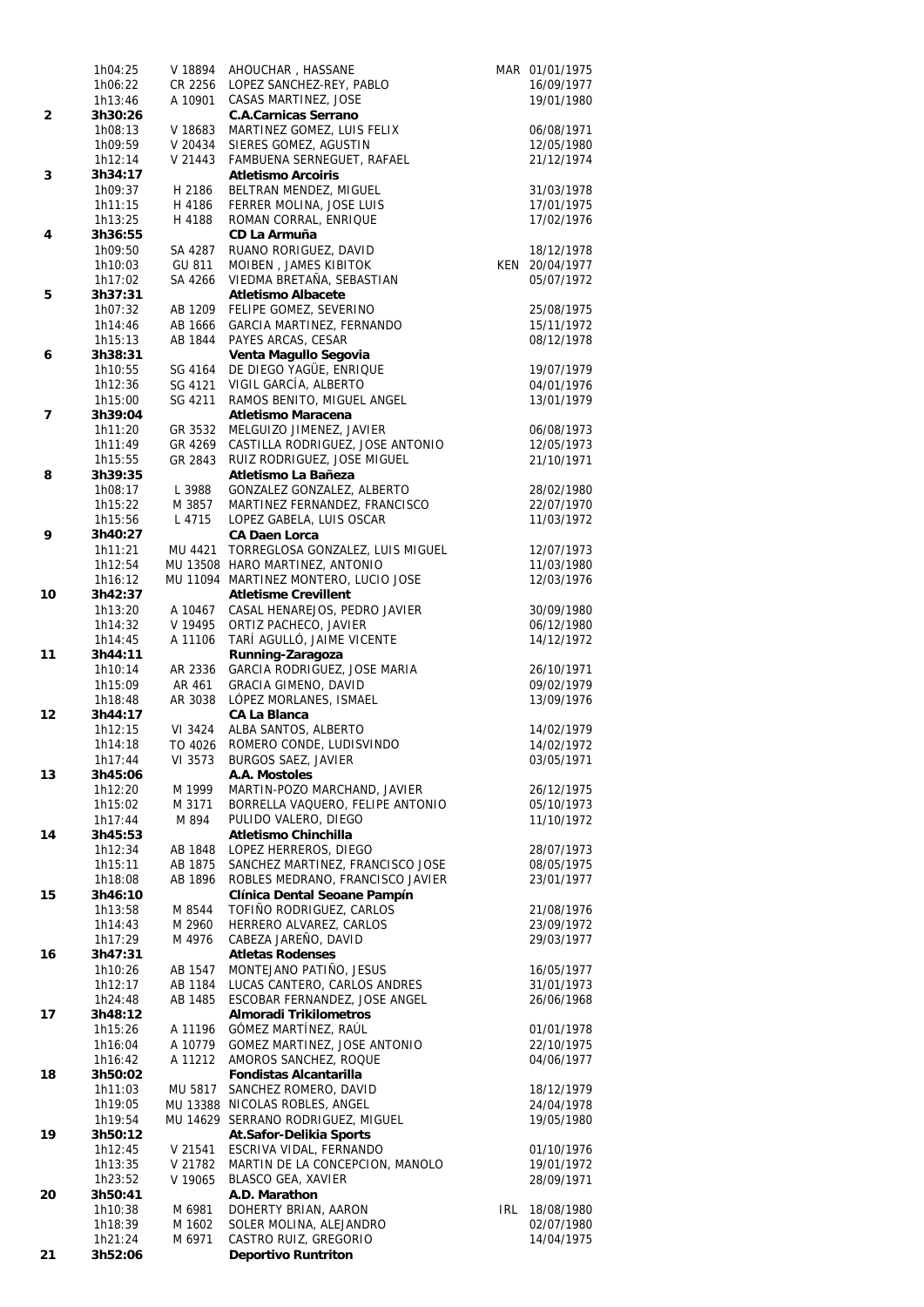|    | 1h13:28            |                | MU 14107 CONESA JIMENEZ, JOSE LUIS                                         | 06/07/1970               |
|----|--------------------|----------------|----------------------------------------------------------------------------|--------------------------|
|    | 1h18:47            |                | MU 18186 ATENCIA MARTINEZ, JUAN JESUS                                      | 21/07/1977               |
|    | 1h19:51            |                | MU 13476 BAENA LUENGO, JORGE ANTONIO                                       | 10/06/1970               |
| 22 | 3h52:39            |                | At. Arroyomolinos                                                          |                          |
|    | 1h16:53            | M 9996         | SANCHEZ ESCRIBA, RUBEN                                                     | 06/08/1973               |
|    | 1h17:17            | M 9517         | HERNANDEZ FERNANDEZ, RUBEN                                                 | 27/03/1977               |
|    | 1h18:29            | M 233          | <b>GONZALEZ MARTIN, ENRIQUE</b>                                            | 23/11/1980               |
| 23 | 3h54:51            |                | AA Valdemoro Go Fit                                                        |                          |
|    | 1h10:22            | M 1861         | GOMEZ RUIZ, ALFONSO ANTONIO                                                | 10/10/1970               |
|    | 1h22:04            | M 782          | RODRIGUEZ ESTEVEZ, VICTOR                                                  | 21/01/1977               |
|    | 1h22:25            | M 1746         | DE CASTRO NAVARRO, SALVADOR                                                | 02/07/1979               |
| 24 | 3h57:35            |                | Dep. Los Califas                                                           |                          |
|    | 1h16:56            | CO 5248        | BALDERRAMA ARGANDOÑA, ERNESTO                                              | 29/05/1980               |
|    | 1h17:10            | MA 8037        | MORENO ELIAS, JUAN JAVIER                                                  | 15/02/1977               |
|    | 1h23:29            | CO 1454        | SÁNCHEZ EXPÓSITO, LUIS                                                     | 06/12/1975               |
| 25 | 3h57:42            |                | C.A.L Alcudia                                                              |                          |
|    | 1h16:14            | V 21928        | MOZOS MARTIN, JAVIER                                                       | 11/09/1976               |
|    | 1h19:31            | V 19311        | TRESCOLI ARNANDIS, MARIANO                                                 | 30/04/1975               |
|    | 1h21:57            | V 21228        | RENU JORNET, GUILLERMO                                                     | 16/06/1980               |
| 26 | 3h58:13            |                | <b>C.A.Kilometro Veintiuno Elche</b>                                       |                          |
|    | 1h17:05            | A 11293        | MACIA SANCHEZ, ALEJANDRO                                                   | 03/03/1976               |
|    | 1h19:53            | A 11299        | VEGARA MUÑOZ, MANUEL                                                       | 14/07/1979               |
|    | 1h21:15            | A 11298        | VEGARA MARTINEZ, JOSE ANTONIO                                              | 02/06/1978               |
| 27 | 4h02:32            |                | <b>Camisetas Economicas Elda</b>                                           |                          |
|    | 1h17:48            | A 11221        | <b>GARCIA SANCHO, LUIS</b>                                                 | 05/11/1975               |
|    | 1h17:50            | A 10187        | ALBARRANCH SENDRA, CAYETANO                                                | 11/09/1972               |
|    | 1h26:54            | A 8944         | ALCAINA GALVEZ, JOAQUIN                                                    | 18/03/1974               |
| 28 | 4h05:49            |                | Atletas 97                                                                 |                          |
|    | 1h16:22            |                | TF 22474 LOPEZ HERRERA, NORBERTO A.                                        | 02/02/1978               |
|    | 1h16:34            |                | TF 22912 GONZALEZ RODRIGUEZ, JOSE LUIS<br>TF 5213 AGUIAR HERNANDEZ, ISIDRO | 19/03/1971<br>19/09/1948 |
|    | 1h32:53            |                | <b>Pratenc AA</b>                                                          |                          |
| 29 | 4h06:44<br>1h11:30 |                | CT 20470 CEPEDA MARTIN, MARCO ANTONIO                                      | 01/07/1974               |
|    | 1h11:53            |                | CT 17689 GODOY CARO, ANTONIO                                               | 23/04/1975               |
|    | 1h43:21            |                | CT 16537 GOMEZ DIESTE, ANGEL MIGUEL                                        | 13/06/1962               |
| 30 | 4h12:13            |                | Aranda-Condado Haza                                                        |                          |
|    | 1h14:48            | BU 3801        | CABESTRERO MORENO, CESAR JORGE                                             | 23/04/1971               |
|    | 1h21:19            | BU 2906        | DE ANDRES GARCIA, RAFAEL                                                   | 10/04/1959               |
|    | 1h36:06            | <b>BU 2756</b> | MARTINEZ RIBERAS, AGUSTIN                                                  | 28/08/1950               |
| 31 | 4h32:17            |                | <b>Atletismo Sur Este</b>                                                  |                          |
|    | 1h18:01            | AL 5197        | MAÑAS GONZALEZ, JOSE FELIX                                                 | 28/04/1979               |
|    | 1h26:35            | AL 5722        | FIGUERAS VALERO, JAVIER                                                    | 19/09/1977               |
|    | 1h47:41            | AL 5368        | ROJO DOMMERING, EDUARDO                                                    | 22/01/1966               |
| 32 | 4h40:07            |                | <b>Running Pinto</b>                                                       |                          |
|    | 1h27:25            | M 6390         | DE PACO PARRADO, MIGUEL ANGEL                                              | 24/08/1970               |
|    | 1h34:45            | M 6522         | MORALES LOPEZ, MIGUEL ANGEL                                                | 08/07/1971               |
|    | 1h37:57            | M 2394         | BENITEZ CALVO, OSCAR                                                       | 17/12/1972               |
|    |                    |                |                                                                            |                          |

## **Equipos M45/M50**

| <b>Puesto</b>  | <b>Marca</b> | Licencia | <b>Atleta</b>                     | País Fecha Nac. |
|----------------|--------------|----------|-----------------------------------|-----------------|
| $\mathbf{1}$   | 3h40:38      |          | Cueva de Nerja-UMA                |                 |
|                | 1h11:05      | MA 7344  | OUMAIZ MBAREK, ABDERRAHIM         | 30/12/1969      |
|                | 1h11:46      | GR 310   | RUIZ NAVARRO, JUAN ANTONIO        | 02/06/1964      |
|                | 1h17:47      | GR 4503  | VINUESA ALONSO, ANGEL             | 05/04/1967      |
| $\overline{2}$ | 3h41:24      |          | <b>Atletismo Albacete</b>         |                 |
|                | 1h11:41      | AB 1508  | AMORES MARÍN, PEDRO               | 29/09/1969      |
|                | 1h13:24      | AB 528   | MARTINEZ SANCHEZ, ABELARDO        | 23/06/1964      |
|                | 1h16:19      | AB 392   | GAUDE QUIJADA, CAMILO             | 13/11/1962      |
| 3              | 3h44:45      |          | Running-Zaragoza                  |                 |
|                | 1h09:57      | AR 222   | CASAJUS CABREJAS, JOSE ANTONIO    | 15/03/1965      |
|                | 1h15:28      | AR 353   | DE LA FUENTE ROMERO, JOSE ANTONIO | 04/06/1970      |
|                | 1h19:20      | AR 1446  | LAFOZ BERNAD, JOAQUIN             | 02/10/1966      |
| 4              | 3h45:00      |          | <b>Marathon Crevillente</b>       |                 |
|                | 1h11:51      | A 11331  | RIBERA ROMERO, FRANCISCO          | 01/07/1968      |
|                | 1h16:31      | A 9226   | PEREZ ALFONSO, PASCUAL            | 29/06/1966      |
|                | 1h16:38      | A 10068  | ESPINOSA VILLESCUSA, SALVADOR     | 25/05/1966      |
| 5              | 3h46:12      |          | <b>Sporting Hortaleza</b>         |                 |
|                | 1h12:22      | M 2338   | RAMIREZ MUÑOZ, CARLOS             | 14/02/1968      |
|                | 1h16:34      | M 485    | POUSA RODICIO, JUAN CARLOS        | 13/10/1964      |
|                | 1h17:16      | M 5586   | ESPINAR ZAMARREÑO, MANUEL         | 09/04/1966      |
| 6              | 3h46:32      |          | <b>Atletisme Crevillent</b>       |                 |
|                | 1h13:26      | AR 3112  | GONZALEZ IZQUIERDO, MANUEL        | 18/10/1965      |
|                | 1h16:12      | V 21470  | <b>BALDOVI FERRER, MARIO</b>      | 11/02/1970      |
|                | 1h16:54      | A 8687   | RAMOS AZNAR, JOSE VICENTE         | 01/04/1963      |
| 7              | 3h51:54      |          | A.D. Marathon                     |                 |
|                | 1h11:20      | M 2132   | GONZALEZ VALLEJO, MANUEL          | 09/01/1971      |
|                | 1h13:04      | M 1823   | MADRIGAL SEGOVIA, ANGEL           | 15/09/1969      |
|                | 1h27:30      | M 3213   | FREIRE ESTRELLA, JUAN FRANCISCO   | 27/04/1970      |
| 8              | 3h52:26      |          | <b>Velociraptor MP Twinner</b>    |                 |
|                | 1h15:01      | GU 971   | ROSADO CALVENTE, JOSE MARIA       | 01/01/1968      |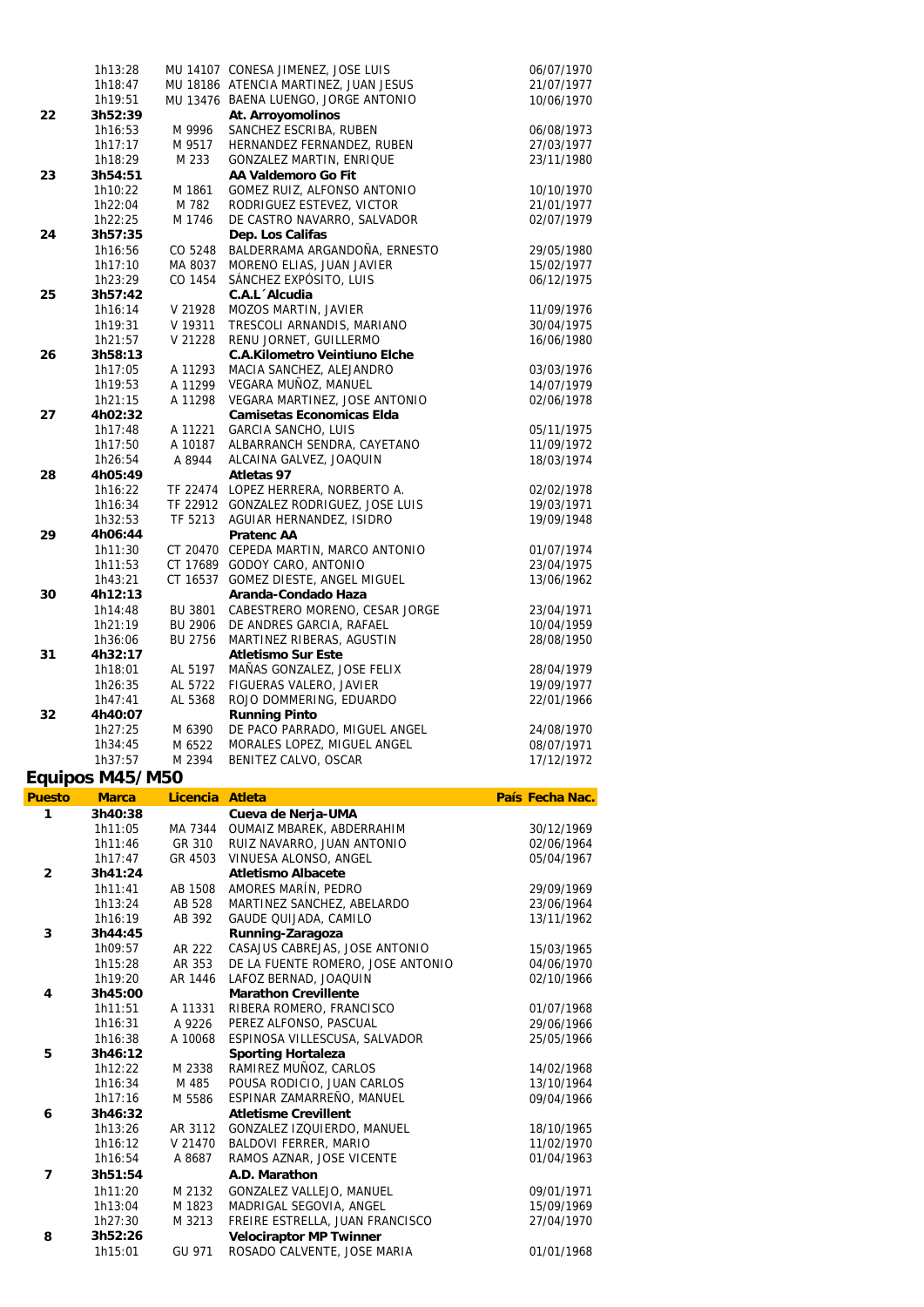|                | 1h19:39            | M 8750           | SANCHEZ GARCIA, JUAN CARLOS                                    | 11/09/1956               |                                      |       |              |
|----------------|--------------------|------------------|----------------------------------------------------------------|--------------------------|--------------------------------------|-------|--------------|
| 9              | 3h58:36            |                  | <b>Camisetas Economicas Elda</b>                               |                          |                                      |       |              |
|                | 1h18:18            | A 10995          | SEMPERE RUIZ, JUAN                                             | 09/04/1967               |                                      |       |              |
|                | 1h20:01            | V 18969          | VALLES LINARES, JOSE ANTONIO                                   | 26/08/1961               |                                      |       |              |
|                | 1h20:17            | AB 1923          | MILAN JIMENEZ, PEDRO                                           | 02/08/1962               |                                      |       |              |
| 10             | 3h58:51            |                  | Apol-Ana                                                       |                          |                                      |       |              |
|                | 1h14:22            | A 10990          | FUERTES RODRIGUEZ, MIGUEL                                      | 12/10/1966               |                                      |       |              |
|                | 1h14:47            | A 10346          | MARTINEZ DIAZ, JUAN JOSE                                       | 22/11/1965               |                                      |       |              |
|                | 1h29:42            | A 9368           | ESPLA VERDU, FRANCISCO                                         | 03/10/1956               |                                      |       |              |
| 11             | 4h02:04            |                  | Catarroja U.E.                                                 |                          |                                      |       |              |
|                | 1h19:12            | V 20384          | JUAN SEMPERE, JORGE                                            | 25/07/1970               |                                      |       |              |
|                | 1h19:59            | V 21713          | PASTOR GAGO, JULIO                                             | 03/11/1968               |                                      |       |              |
|                | 1h22:53            | V 20388          | ESCRIBANO MARTINEZ, SALVADOR                                   | 20/08/1969               |                                      |       |              |
| 12             | 4h20:47            |                  | E.A. Majadahonda                                               |                          |                                      |       |              |
|                | 1h17:45<br>1h31:25 | M 7265<br>M 6437 | GARCIA LOPEZ, FRANCISCO<br>SALOM PIQUERES, JOSE MARIA          | 05/05/1961<br>07/05/1957 |                                      |       |              |
|                | 1h31:37            | M 2246           | BARBERA CASILLAS, JUAN JOSE                                    | 05/06/1962               |                                      |       |              |
| 13             | 4h24:44            |                  | VentaMagullo Segovia                                           |                          |                                      |       |              |
|                | 1h18:43            | SG 4165          | HERNANDO GARCIA, VALENTIN                                      | 15/02/1963               |                                      |       |              |
|                | 1h24:04            | SG 4179          | VELASCO MATE, JUAN ANTONIO                                     | 04/07/1959               |                                      |       |              |
|                | 1h41:57            |                  | SG 3435 ARIAS DE LA CRUZ, JOSE ANTONIO                         | 29/11/1943               |                                      |       |              |
| 14             | 4h30:55            |                  | <b>Maraton Rioja</b>                                           |                          |                                      |       |              |
|                | 1h17:39            | LO 7335          | LOPEZ NEGUERUELA, RAUL                                         | 23/05/1969               |                                      |       |              |
|                | 1h35:37            | LO 6534          | GIL-DIEZ USANDIZAGA, CARLOS                                    | 17/02/1957               |                                      |       |              |
|                | 1h37:39            | LO 6944          | CALVE SAN JUAN, OSCAR                                          | 14/05/1951               |                                      |       |              |
| 15             | 4h38:39            |                  | <b>Atletico Novelda</b>                                        |                          |                                      |       |              |
|                | 1h17:33            | A 9115           | FRUCTUOSO ANTON, VICTORIANO JOSE                               | 19/08/1967               |                                      |       |              |
|                | 1h36:12            | A 10190          | MIRA MIRA, VICENTE                                             | 26/03/1961               |                                      |       |              |
|                | 1h44:54            | A 10189          | FALCO INIESTA, FRANCISCO                                       | 10/02/1949               |                                      |       |              |
| 16             | 4h46:46            |                  | <b>Akiles</b>                                                  |                          |                                      |       |              |
|                | 1h25:20            | M 6429           | GORGAS GARCIA, PEDRO                                           | 29/04/1963               |                                      |       |              |
|                | 1h34:04            | M 541            | AJURIA FERNÁNDEZ, JESÚS                                        | 09/10/1963               |                                      |       |              |
|                | 1h47:22            | M 7816           | RODRÍGUEZ PERALTO, JOSÉ LUÍS                                   | 12/04/1957               |                                      |       |              |
| 17             | 5h17:45            |                  | At. Congemar Malagón                                           |                          |                                      |       |              |
|                | 1h38:12            | CR 4837          | JOAQUIN MARTIN-CONSUEGRA, SIL                                  | 16/09/1967               |                                      |       |              |
|                | 1h44:28            | CR 4975          | CONTRERAS SIL, LUIS MANUEL                                     | 30/04/1963               |                                      |       |              |
|                | 1h55:05            | CR 4976          | LINARES TAPIADOR, ANTONIO                                      | 09/05/1959               |                                      |       |              |
|                | Equipos M55 y más  |                  |                                                                |                          |                                      |       |              |
|                |                    |                  |                                                                |                          |                                      |       |              |
|                |                    |                  |                                                                |                          |                                      |       |              |
| <b>Puesto</b>  | <b>Marca</b>       | Licencia Atleta  |                                                                | País Fecha Nac.          |                                      |       |              |
| 1              | 4h11:11            |                  | <b>Atletismo Albacete</b>                                      |                          |                                      |       |              |
|                | 1h22:33            | AB 1437          | ALCARAZ RODENAS, JUAN JOSE                                     | 19/08/1960               |                                      |       |              |
|                | 1h23:40            | AB 558           | GARCIA LOPEZ, MANUEL                                           | 22/08/1955               |                                      |       |              |
| $\overline{2}$ | 1h24:58<br>4h15:59 | AB 2008          | MORA CABEZUELO, PEDRO FERNANDO<br><b>Track Cross Road Team</b> | 21/12/1960               |                                      |       |              |
|                | 1h23:30            | M 2501           | BERNABE ORENCIO, JOSE LUIS                                     | 15/08/1960               |                                      |       |              |
|                | 1h24:51            | M 2018           | MARTIN HERNANDEZ, PEDRO                                        | 09/09/1957               |                                      |       |              |
|                | 1h27:38            | M 2025           | GONZALEZ MOLINA, JUAN CARLOS                                   | 08/04/1955               |                                      |       |              |
| 3              | 4h46:46            |                  | <b>Camisetas Economicas Elda</b>                               |                          |                                      |       |              |
|                | 1h28:50            | A 9114           | BAIDEZ SANCHEZ, ESTANISLAO                                     | 16/07/1950               |                                      |       |              |
|                | 1h30:52            | A 9580           | FERRIS MONTESINOS, JOSE                                        | 31/10/1959               |                                      |       |              |
|                | 1h47:04            | A 8817           | MARTINEZ CALDERON, ENRIQUE                                     | 22/04/1960               |                                      |       |              |
| 4              | 5h04:47            |                  | <b>GA Lluïsos Mataro</b>                                       |                          |                                      |       |              |
|                | 1h35:38            |                  | CT 25228 POVEDANO ARRIBAS, JOSE                                | 02/05/1958               |                                      |       |              |
|                | 1h44:34            | CT 7683          | PEREZ HERNANDEZ, PRUDENCIO                                     | 12/01/1947               |                                      |       |              |
|                | 1h44:35            |                  | CT 17935 ARTIGAS LLORET, ALBERT                                | 17/04/1955               |                                      |       |              |
| <b>F35</b>     | <b>Marca</b>       | Licencia Atleta  |                                                                | País Fecha Nac. Club     |                                      | %     | <b>Otros</b> |
| $\mathbf{1}$   | 1h12:02            | M 9987           | AGUILAR MORAN, ALESSANDRA                                      |                          | 01/07/1978 C Dental Seoane Pampín    | 92,97 |              |
| $\overline{2}$ | 1h14:28            | S 7105           | MORENO MAZO, MARIA ELENA                                       | 14/03/1979 Pielagos      |                                      | 89,57 |              |
| 3              | 1h15:19            | LZ 8280          | MERINO BETANCORT, AROA                                         |                          | 27/05/1979 TenerifeCajaCanarias      | 88,56 |              |
| 4              | 1h17:29            | M 9968           |                                                                |                          |                                      | 87,02 |              |
|                |                    |                  | MORALES GARCIA, LUCIA                                          |                          | 12/08/1977 C Dental Seoane Pampín    |       |              |
| 5              | 1h20:25            | CO 2772          | CANTERO LOZANO, INMACULADA                                     |                          | 15/02/1979 Dep. Los Califas          |       |              |
| 6              | 1h21:31            | AB 1857          | MAGAN TALAVERA, MARI ANGELES                                   |                          | 16/06/1979 Atletismo Albacete        |       |              |
| $\overline{7}$ | 1h21:38            | S 10441          | MARCO OYARZABAL, DOLORES                                       |                          | 17/01/1979 Cayon-Helios DICA         |       |              |
| 8              | 1h23:53            | M 3350           | SANFABIO RODRIGUEZ, AMAYA                                      |                          | 14/03/1978 C Dental Seoane Pampín    |       |              |
| 9              | 1h25:11            | AB 1921          | RUIZ NIEVA, MARIA ELENA                                        |                          | 07/09/1976 Atletismo Albacete        |       |              |
| 10             | 1h25:11            | A 10363          | GARCIA TEJERO, CANDIDA                                         |                          | 09/09/1978 Camisetas Economicas Elda |       |              |
| 11             | 1h25:44            | AR 149           |                                                                |                          | 21/03/1980 Running-Zaragoza          |       |              |
|                |                    |                  | BERNAD HERNANDEZ, NOELIA                                       |                          |                                      |       |              |
| 12             | 1h25:50            | S 6014           | TRUEBA BEDIA, ESTHER                                           |                          | 17/08/1978 Cayon-Helios DICA         |       |              |
| 13             | 1h26:34            | AL 5812          | GALVEZ JIMENEZ, ESTHER                                         |                          | 09/04/1979 Atletismo Maracena        |       |              |
| 14             | 1h27:26            | M 1590           | INIGUEZ VILLAPLANA, MARIA TERESA                               |                          | 26/06/1976 C Dental Seoane Pampín    |       |              |
| 15             | 1h27:31            | M 2169           | SANCHEZ MOYA, MARIA DEL MAR                                    |                          | 12/07/1976 At. Fuenlabrada           |       |              |
| 16             | 1h27:42            | V 21748          | MARTINEZ FERRAGUD, CARMEN                                      |                          | 02/10/1977 Guadassuar Maskokotas     |       |              |
| 17             | 1h27:48            | AB 1920          | VILLAR PALACIOS, LAURA                                         |                          | 29/12/1978 Atletismo Albacete        |       |              |
| 18             | 1h28:06            |                  |                                                                |                          | 29/08/1979 Clinica Lumb-Nogalte      |       |              |
| 19             | 1h29:51            | AB 1457          | MU 16363 GALLARDO GARCIA, MABEL<br>BARBA LOPEZ, MARIA BELEN    |                          | 26/06/1977 Atletismo Albacete        |       |              |

1h17:46 GU 1312 GALVAN RONCERO, ENRIQUE 11/04/1965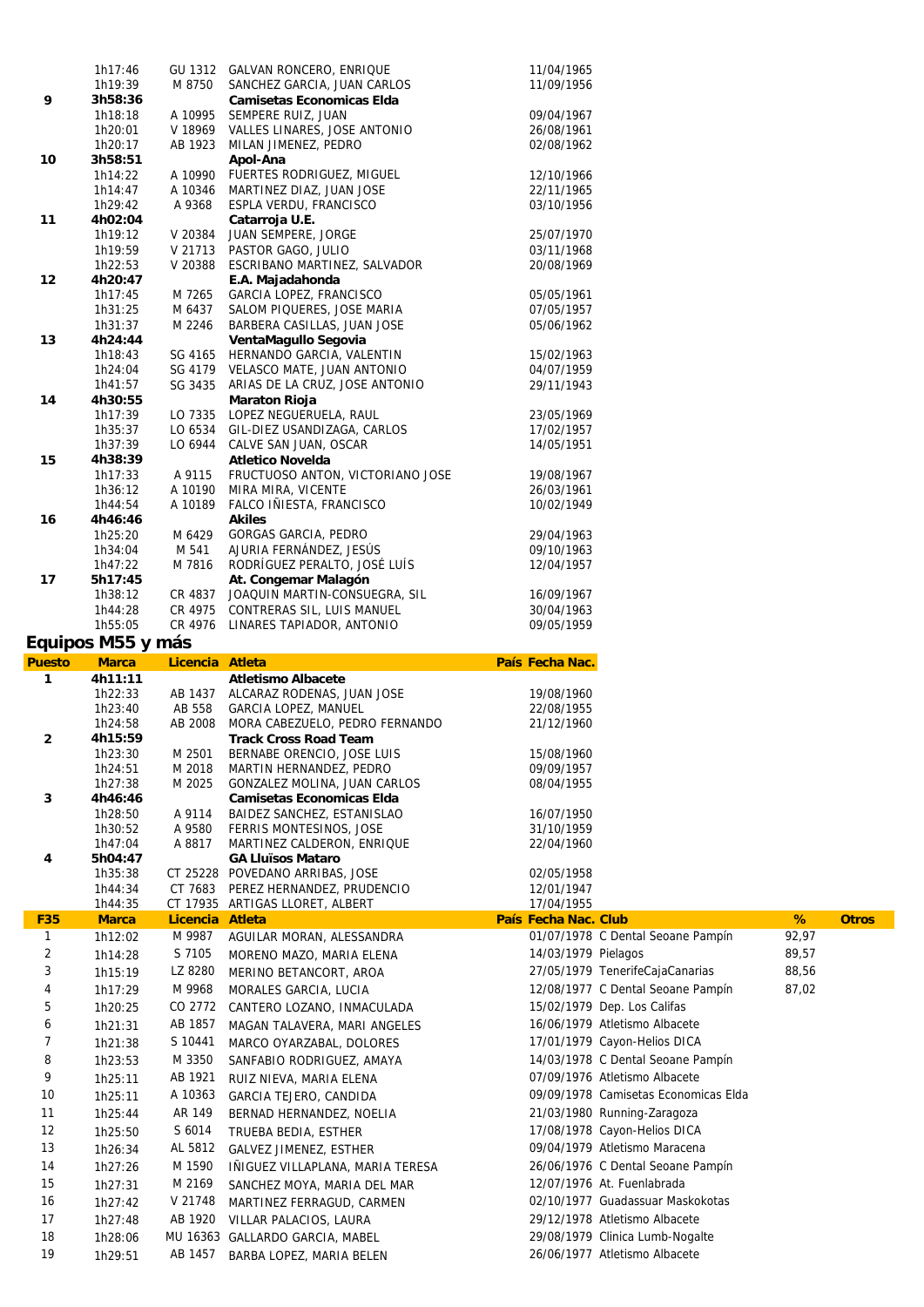| 20           | 1h30:57      | V 21239         | CARBO SEGRELLES, MARTA                    |                      | 15/06/1977 C.A.L Alcudia             |       |              |
|--------------|--------------|-----------------|-------------------------------------------|----------------------|--------------------------------------|-------|--------------|
| 21           | 1h34:02      |                 | LO 7212 RAMOS SAMPEDRO, DELIA             |                      | 24/11/1979 Cayon-Helios DICA         |       |              |
| 22           | 1h36:19      |                 | GR 4193 FERNANDEZ BAREA, MARIA DEL CARMEN |                      | 09/02/1977 Atletismo Maracena        |       |              |
| 23           | 1h37:24      | CO 1244         | ORTEGA CEACERO, ROSA MARIA                |                      | 24/11/1978 Dep. Los Califas          |       |              |
| 24           | 1h39:53      | AB 1968         | SAHUQUILLO MARTINEZ, ALICIA               |                      | 08/01/1979 Atletismo Albacete        |       |              |
| 25           | 1h42:26      | V 21927         | MUNOZ SOLER, ELIZABET                     |                      | 26/08/1979 C.A.L Alcudia             |       |              |
| 26           | 1h42:27      |                 | IB 15888 RIERA BASSA, ANTONIA             |                      | 10/02/1978 Atletisme Manacor         |       |              |
| 27           | 1h52:19      |                 | A 11303 VICEDO RUIZ, ROSA MARIA           |                      | 05/12/1979 Atletico Novelda          |       |              |
|              | Ab.          | AB 1185         | DE TORO SAIZ, MARIA JOSE                  |                      | 11/11/1976 Atletas Rodenses          |       |              |
|              | Ab.          | AB 1906         | CAMPOS INIESTA, MARIA DOLORES             |                      | 04/02/1976 Atletismo Albacete        |       |              |
|              | Ab.          | IB 12331        | RAMIS ESTEVA, MARIA                       |                      | 07/04/1978 Bikila Mallorca-Toni Peña |       |              |
|              | Ab.          | AR 2790         | MENDEZ PARAJE, XANDRA                     |                      | 31/05/1978 Running-Zaragoza          |       |              |
|              | NP           | M 8109          | MARTINEZ GARCIA, PALOMA                   |                      | 16/08/1976 Atletismo Leganes         |       |              |
|              | NP           |                 | MU 13741 OLTRA MONTESINOS, Mª LEONOR      |                      | 23/02/1976 Clinica Lumb-Nogalte      |       |              |
| <b>F40</b>   | <b>Marca</b> | Licencia Atleta |                                           | País Fecha Nac. Club |                                      | %     | <b>Otros</b> |
| $\mathbf{1}$ | 1h19:22      | M 3133          | UGENA ARCICOLLAR, ELENA                   |                      | 13/01/1973 A.D. Marathon             | 87,51 |              |
| 2            | 1h22:34      | M 6200          | CASADO PRIETO, ROSAURA                    |                      | 06/06/1973 C Dental Seoane Pampín    |       |              |
| 3            | 1h22:45      |                 | CT 23276 RIBALTA FERRER, EVA              |                      | 09/05/1974 AA Xafatolls              |       |              |
| 4            | 1h23:36      | V 21469         | MONTALVO ITAS, PATRICIA LORENA            |                      | 25/08/1974 Guadassuar Maskokotas     |       |              |
| 5            | 1h24:40      | GR 3673         | EL AMRANI BABA ALI, ZHOR                  |                      | 23/08/1975 Atletismo Maracena        |       |              |
| 6            | 1h25:20      | V 21739         | BLASCO ROSA, MARIA BELEN                  |                      | 13/08/1975 Guadassuar Maskokotas     |       |              |
| 7            | 1h25:45      | V 21705         | GARCIA PEREZ, JOANA                       |                      | 01/02/1975 Atletismo Bikila          |       |              |
| 8            | 1h26:16      | V 21688         | BENAVENT GARCIA, MARIA VANESA             |                      | 20/01/1974 C.A.Carnicas Serrano      |       |              |
| 9            | 1h26:49      | M 1842          |                                           |                      | 26/01/1974 At. Fuenlabrada           |       |              |
| 10           |              | S 10690         | GARCIA GONZALEZ, INMACULADA               |                      | 18/05/1972 Cayon-Helios DICA         |       |              |
| 11           | 1h27:14      |                 | YURREBASO OLABERRIETA, IZASKUN            |                      | 05/09/1972 Atletismo Albacete        |       |              |
| 12           | 1h27:32      | AB 1832         | IGARZA GARCIA, MARIA PILAR                |                      |                                      |       |              |
|              | 1h28:10      |                 | IB 16019 UMBERT SANSÓ, MARGALIDA          |                      | 26/11/1972 Atletisme Manacor         |       |              |
| 13           | 1h28:41      |                 | CT 25620 RIBALTA FERRER, NURIA            |                      | 04/06/1975 AA Xafatolls              |       |              |
| 14           | 1h28:49      |                 | CO 2479 AREVALO MUÑOZ, EVA MARIA          |                      | 12/04/1972 Dep. Los Califas          |       |              |
| 15           | 1h29:12      | GR 3551         | DIEZ SANTAELLA, MARIA DOLORES             |                      | 07/03/1974 Cueva de Nerja-UMA        |       |              |
| 16           | 1h30:22      | AR 1656         | ASENSIO LAHOZ, CARMEN                     |                      | 26/04/1975 Running-Zaragoza          |       |              |
| 17           | 1h33:21      |                 | CT 19251 GIMENEZ BORREGO, SONIA           |                      | 24/09/1974 Pratenc AA                |       |              |
| 18           | 1h37:05      | A 10710         | PUCHE TALAVERA, MARIA ISABEL              |                      | 23/04/1971 Camisetas Economicas Elda |       |              |
| 19           | 1h37:24      | A 10988         | DEL BARRIO GONZALEZ, MAYTE                |                      | 27/09/1972 Camisetas Economicas Elda |       |              |
| 20           | 1h38:26      | A 10920         | ANTÓN CÁNOVAS, MARIA DEL CARMEN           |                      | 19/02/1975 Atletisme Crevillent      |       |              |
| 21           | 1h38:26      | AB 1979         | MARTINEZ GOMEZ, MARIA OTILIA              |                      | 21/02/1975 Atletismo Chinchilla      |       |              |
| 22           | 1h38:37      | AB 1975         | BLAZQUEZ BLAZQUEZ, CARMEN                 |                      | 11/01/1975 Atletismo Albacete        |       |              |
| 23           | 1h39:23      | M 4825          | PRIEGO DIAZ, SONIA                        |                      | 04/04/1974 At. Fuenlabrada           |       |              |
| 24           | 1h40:10      |                 | CT 25612 MIRET AIGUADE, BEATRIZ           |                      | 24/01/1974 AA Xafatolls              |       |              |
| 25           | 1h41:01      |                 | CR 4982 MORALES PACHECO, MANUELA          |                      | 28/08/1973 Atletismo Membrilla       |       |              |
| 26           | 1h42:25      |                 | V 20522 ESPI TEROL, CRISTINA              |                      | 07/06/1973 C.A.L Alcudia             |       |              |
| 27           | 1h45:04      | M 1315          | AGÜERO REVUELTA, ANA BELEN                |                      | 09/04/1974 Atletismo Leganes         |       |              |
| 28           | 1h50:46      | A 11120         | IBAÑEZ CESPEDES, MONTSERRAT               |                      | 14/08/1973 Atletico Novelda          |       |              |
| 29           | 2h00:00      | A 11202         | SIRI CISNERO, LAURA                       |                      | 14/05/1975 MillenniumTorrevieja      |       |              |
|              | Ab.          | M 1250          | MOLPECERES ALVAREZ, MARTA                 |                      | 10/11/1973 At. Arroyomolinos         |       |              |
|              | <b>NP</b>    | M 6919          | VAZQUEZ BECAJ, SUSANA                     |                      | 07/05/1974 Club Corredores           |       |              |
|              | ΝP           | V 20483         | HUERTOS ESQUERDO, ISABEL                  |                      | 27/12/1975 Guadassuar Maskokotas     |       |              |
| <b>F45</b>   | <b>Marca</b> | Licencia Atleta |                                           | País Fecha Nac. Club |                                      | %     | <b>Otros</b> |
| $\mathbf{1}$ | 1h26:19      |                 | MU 14111 MERINO GARCIA, MERCEDES          |                      | 25/06/1970 Fondistas Alcantarilla    |       |              |
| 2            | 1h26:53      |                 | CO 2188 YEPES VELASCO, ROSARIO            |                      | 03/11/1970 Dep. Los Califas          |       |              |
| 3            | 1h27:09      |                 | GA 764774 CASTRO VILLAVERDE, MARIA TERESA |                      | 04/07/1968 Atletismo Noia            |       |              |
| 4            | 1h27:41      | V 21471         | SALA FERRER, CARMEN                       |                      | 22/06/1967 Guadassuar Maskokotas     |       |              |
| 5            | 1h28:51      | O 7412          | GONZALEZ GARCIA, MARTA                    |                      | 22/03/1967 Dep. Estadio Gijon        |       |              |
| 6            | 1h31:37      | V 21325         | ABALOS ALVAREZ, MARIA MERCEDES            |                      | 28/02/1968 C.A.Carnicas Serrano      |       |              |
| 7            | 1h31:42      | SG 3830         | CALLE GOMEZ, SONIA DE LA                  |                      | 03/01/1971 Velox Atletismo           |       |              |
| 8            | 1h32:33      | TF 5117         | LORA GABARAIN, RAQUEL                     |                      | 06/03/1966 ATLETAS 97                |       |              |
| 9            | 1h33:20      |                 | CT 18921 GIRONES BAUSA, SILVIA            |                      | 06/04/1970 Cornellà At.              |       |              |
| 10           | 1h35:21      | AB 1736         | RODRIGUEZ MURCIA, MARIA DOLORES           |                      | 14/04/1966 Atletismo Albacete        |       |              |
| 11           | 1h36:44      | V 21845         | GÓMEZ TERRE, VIOLETA                      |                      | 03/01/1970 Correr el Garbi           |       |              |
| 12           | 1h36:59      | GR 3528         | CANTON FUENTES, MARIA LUISA               |                      | 13/02/1970 Atletismo Albolote        |       |              |
| 13           | 1h37:18      | CT 17955        | COLS CORRAL, ASSUMPTA                     |                      | 07/12/1970 Pratenc AA                |       |              |
| 14           | 1h38:12      | M 2140          | MARTIN BERLANAS, ANA ISABEL               |                      | 20/09/1968 Val. Martin Berlanas      |       |              |
| 15           | 1h42:59      | TF 8170         | PADILLA LUZ, NATALIA                      |                      | 14/12/1967 ATLETAS 97                |       |              |
| 16           | 1h44:39      | A 10772         | BUITRON HERNANDEZ, EVA MARIA              |                      | 20/04/1968 CA Elche Decatlón         |       |              |
| 17           | 1h57:14      | M 9396          | RODRIGO OCANA, MARGARITA                  |                      | 26/09/1967 Atletismo Leganes         |       |              |
| 18           | 2h08:01      | A 10582         | IBAÑEZ CESPEDES, MARIA JOSE               |                      | 27/04/1968 Atletico Novelda          |       |              |
|              | <b>NP</b>    | M 9592          | IGUAL GOMEZ, RAQUEL                       |                      | 05/10/1970 At. Fuenlabrada           |       |              |
|              | <b>NP</b>    | S 830           | PEREDO SAN SEBASTIAN, MARIA               |                      | 31/01/1969 Cayon-Helios DICA         |       |              |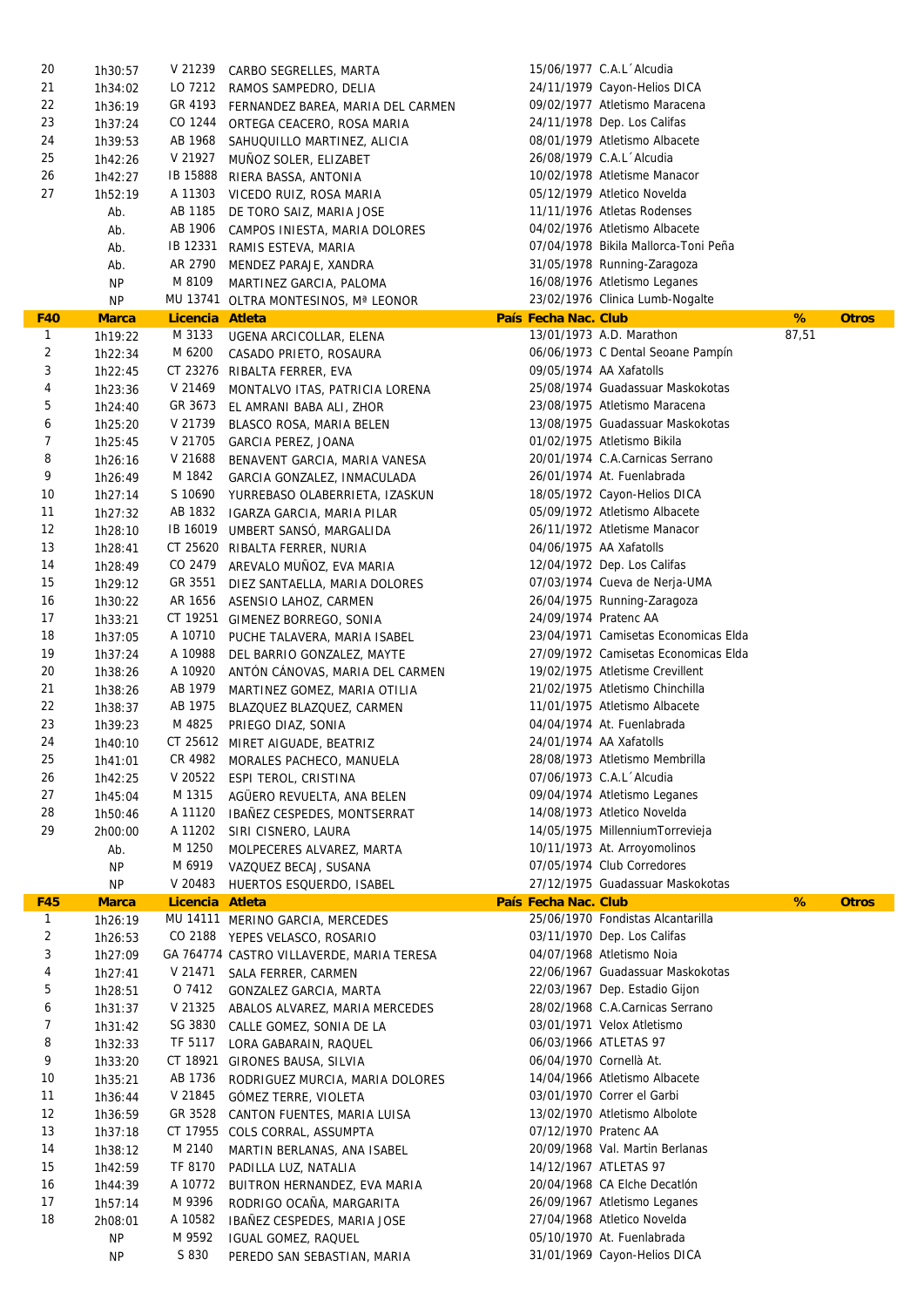| <b>F50</b>     | <b>Marca</b>                    | Licencia Atleta  |                                                                     | País Fecha Nac. Club     |                                      | %     | <b>Otros</b> |
|----------------|---------------------------------|------------------|---------------------------------------------------------------------|--------------------------|--------------------------------------|-------|--------------|
| $\mathbf{1}$   | 1h23:28                         |                  | GA 9172 CASTRO SOLIÑO, MARIA SOLEDAD                                |                          | 25/05/1965 Comesaña S. C.            | 89,35 | Rec. Cto.    |
| $\overline{2}$ | 1h28:00                         |                  | CT 22115 RIERA PLA, ANNA                                            |                          | 14/11/1965 CA Canovelles             |       |              |
| 3              | 1h28:59                         |                  | CT 20673 PAREDES RODRIGUEZ, Mª CARMEN                               |                          | 15/01/1963 ISS - L'Hospitalet        | 87,03 |              |
| 4              | 1h30:16                         |                  | GA 10706 PEDROSA CARRETE, MARIA ESTHER                              |                          | 19/05/1961 Universidad Santiago      | 86,91 |              |
| 5              | 1h31:39                         | J 5094           | SANCHEZ LOPEZ, MARIA DOLORES                                        |                          | 11/07/1964 INDEPENDIENTE             |       |              |
| 6              |                                 |                  |                                                                     |                          | 01/11/1964 At. Fuenlabrada           |       |              |
|                | 1h32:15                         | M 2353           | GARCIA PARIS, CARMEN                                                |                          |                                      |       |              |
| 7              | 1h32:32                         | VI 495           | GOMEZ DE SEGURA OROZCO, M. LOURDES                                  |                          | 13/02/1965 CA La Blanca              |       |              |
| 8              | 1h32:58                         | CO 2179          | JABALERA RAMIREZ, MONSERRAT                                         |                          | 26/12/1964 Dep. Los Califas          |       |              |
| 9              | 1h33:47                         |                  | CT 19739 QUISPE VALENCIA, NANCY NENA                                |                          | 04/11/1964 Barcelona At.             |       |              |
| 10             | 1h39:33                         | V 20444          | <b>GRACIA GOMEZ, TERESA</b>                                         |                          | 19/05/1963 Atletismo Albacete        |       |              |
| 11             | 1h40:43                         | A 9581           | TARRAGA TOMAS, FRANCISCA                                            |                          | 05/07/1962 Camisetas Economicas Elda |       |              |
| 12             | 1h41:08                         | AB 2006          | SANTONJA LOPEZ, ISABEL MARIA                                        |                          | 30/11/1965 Atletismo Albacete        |       |              |
| 13             | 1h46:28                         | A 11139          | USHINA NARANJO, MARINA IRENE                                        |                          | 21/10/1965 Atletico Novelda          |       |              |
| 14             | 1h46:56                         | M 1333           | FERNANDEZ VALENTI, MARIA LUCIA                                      |                          | 26/12/1965 E.A. Majadahonda          |       |              |
| 15             |                                 | M 8305           |                                                                     |                          |                                      |       |              |
|                | 1h50:42                         |                  | BEDERA PEREZ, MARIA ELENA                                           |                          | 19/08/1964 Atletismo Leganes         |       |              |
| 16             | 1h57:33                         | M 7093           | SANROMAN CIUDAD, ROSA MARIA                                         |                          | 15/12/1964 Atletismo Leganes         |       |              |
| 17             | 2h00:09                         |                  | SS 17983 GARDOKI BEITIA, LOREA                                      |                          | 27/03/1961 Goierri Garaia            |       |              |
| 18             | 2h08:00                         | A 11118          | HERNANDEZ CANTO, ANTONIA                                            |                          | 18/08/1962 Atletico Novelda          |       |              |
|                | <b>NP</b>                       | AB 1700          | LLOPIS GARCÍA, JULIA                                                |                          | 01/05/1962 Atletismo Albacete        |       |              |
| <b>F55</b>     | <b>Marca</b>                    | Licencia Atleta  |                                                                     | País Fecha Nac. Club     |                                      | %     | <b>Otros</b> |
| $\mathbf{1}$   | 1h30:18                         | A 9753           | RUZAFA MANCHON, Mª TERESA                                           |                          | 19/01/1959 Atletisme Crevillent      | 90,40 | Rec. Cto.    |
| $\overline{2}$ | 1h37:22                         | AB 2005          | GOMEZ VILLENA, MARIA ANTONIA                                        |                          | 22/12/1959 Atletismo Albacete        |       |              |
| 3              | 1h37:40                         | LO 6705          |                                                                     |                          | 10/11/1956 Maraton Rioja             |       |              |
|                |                                 |                  | HERNAIZ DEL CAMPO, MARIA MARCELINA                                  |                          |                                      |       |              |
| 4              | 1h43:05                         |                  | SS 20047 GONZALEZ CANO, ANGELA                                      |                          | 11/03/1958 INDEPENDIENTE             |       |              |
| 5              | 1h45:11                         | M 9335           | ARIAS SAEZ, MARIA DEL CARMEN                                        |                          | 25/02/1959 Atletismo Leganes         |       |              |
| 6              | 1h49:19                         | V 16464          | GARCIA GOMEZ, MARIA TERESA                                          |                          | 11/01/1957 C.A.L Alcudia             |       |              |
| 7              | 2h01:55                         | CO 2178          | MADUEÑO ROJAS, ROSARIO                                              |                          | 08/09/1960 Dep. Los Califas          |       |              |
| 8              | 2h06:29                         | V 21923          | GIMÉNEZ GOMEZ, ANTONIA                                              |                          | 17/01/1959 Correr el Garbi           |       |              |
|                | Ab.                             | A 10492          | BLANCO VERDU, JOSEFA                                                | 18/04/1958 Apol-Ana      |                                      |       |              |
| <b>F60</b>     | <b>Marca</b>                    | Licencia Atleta  |                                                                     | País Fecha Nac. Club     |                                      | %     | <b>Otros</b> |
| $\mathbf{1}$   | 1h40:43                         |                  | AB 1699 BLANCO GONZALEZ, MARIA BELEN                                |                          | 13/12/1955 Atletismo Albacete        |       |              |
| $\overline{c}$ |                                 | AB 2004          |                                                                     |                          | 02/09/1954 Atletismo Albacete        |       |              |
|                | 1h45:08                         |                  | RUIZ ESCRIBA, MARIA                                                 |                          |                                      |       |              |
| 3              | 1h58:13                         |                  | IB 14105 GALLETERO DEL POZO, JOANA                                  |                          | 10/12/1955 Atletisme Manacor         |       |              |
|                |                                 |                  |                                                                     |                          |                                      |       |              |
|                | <b>NP</b>                       |                  | CT 24632 SANCHEZ EGEA, MARIA VICTORIA                               |                          | 17/06/1951 Runners El Vendrell       |       |              |
| <b>F65</b>     | <b>Marca</b>                    | Licencia Atleta  |                                                                     | País Fecha Nac. Club     |                                      | %     | <b>Otros</b> |
| $\mathbf{1}$   | 2h02:58                         | A 10991          | AYALA ALVARADO, TRINIDAD                                            | 20/12/1950 Apol-Ana      |                                      |       |              |
|                |                                 |                  |                                                                     |                          |                                      |       |              |
| <b>Puesto</b>  | Equipos F35/F40<br><b>Marca</b> |                  |                                                                     | País Fecha Nac.          |                                      |       |              |
|                |                                 | Licencia Atleta  |                                                                     |                          |                                      |       |              |
| 1              | 3h52:05<br>1h12:02              | M 9987           | C Dental Seoane Pampín<br>AGUILAR MORAN, ALESSANDRA                 | 01/07/1978               |                                      |       |              |
|                | 1h17:29                         | M 9968           | MORALES GARCIA, LUCIA                                               | 12/08/1977               |                                      |       |              |
|                | 1h22:34                         | M 6200           | CASADO PRIETO, ROSAURA                                              | 06/06/1973               |                                      |       |              |
| $\overline{2}$ | 4h11:00                         |                  | Guadassuar Maskokotas                                               |                          |                                      |       |              |
|                | 1h22:04                         | V 21745          | MARZOUKI, BOUCHRA                                                   | MAR 19/09/1979           |                                      |       |              |
|                | 1h23:36                         | V 21469          | MONTALVO ITAS, PATRICIA LORENA                                      | 25/08/1974               |                                      |       |              |
|                | 1h25:20                         | V 21739          | BLASCO ROSA, MARIA BELEN                                            | 13/08/1975               |                                      |       |              |
| 3              | 4h14:14                         |                  | <b>Atletismo Albacete</b>                                           |                          |                                      |       |              |
|                | 1h21:31                         | AB 1857          | MAGAN TALAVERA, MARI ANGELES                                        | 16/06/1979               |                                      |       |              |
|                | 1h25:11                         | AB 1921          | RUIZ NIEVA, MARIA ELENA                                             | 07/09/1976               |                                      |       |              |
|                | 1h27:32                         | AB 1832          | IGARZA GARCIA, MARIA PILAR                                          | 05/09/1972               |                                      |       |              |
| 4              | 4h14:42                         |                  | <b>Cayon-Helios DICA</b>                                            |                          |                                      |       |              |
|                | 1h21:38                         | S 10441          | MARCO OYARZABAL, DOLORES                                            | 17/01/1979               |                                      |       |              |
|                | 1h25:50                         | S 6014           | TRUEBA BEDIA, ESTHER                                                | 17/08/1978               |                                      |       |              |
|                | 1h27:14                         | S 10690          | YURREBASO OLABERRIETA, IZASKUN                                      | 18/05/1972               |                                      |       |              |
| 5              | 4h26:35                         |                  | At. Fuenlabrada                                                     |                          |                                      |       |              |
|                | 1h26:49<br>1h27:31              | M 1842<br>M 2169 | GARCIA GONZALEZ, INMACULADA<br>SANCHEZ MOYA, MARIA DEL MAR          | 26/01/1974<br>12/07/1976 |                                      |       |              |
|                | 1h32:15                         | M 2353           | <b>GARCIA PARIS, CARMEN</b>                                         | 01/11/1964               |                                      |       |              |
| 6              | 4h26:38                         |                  | Dep. Los Califas                                                    |                          |                                      |       |              |
|                | 1h20:25                         |                  | CO 2772 CANTERO LOZANO, INMACULADA                                  | 15/02/1979               |                                      |       |              |
|                | 1h28:49                         |                  | CO 2479 AREVALO MUÑOZ, EVA MARIA                                    | 12/04/1972               |                                      |       |              |
|                | 1h37:24                         | CO 1244          | ORTEGA CEACERO, ROSA MARIA                                          | 24/11/1978               |                                      |       |              |
| $\overline{7}$ | 4h27:33                         |                  | <b>Atletismo Maracena</b>                                           |                          |                                      |       |              |
|                | 1h24:40                         | GR 3673          | EL AMRANI BABA ALI, ZHOR                                            | 23/08/1975               |                                      |       |              |
|                | 1h26:34                         |                  | AL 5812 GALVEZ JIMENEZ, ESTHER                                      | 09/04/1979               |                                      |       |              |
|                | 1h36:19                         |                  | GR 4193 FERNANDEZ BAREA, MARIA DEL CARMEN                           | 09/02/1977               |                                      |       |              |
| 8              | 4h31:36                         |                  | <b>AA Xafatolls</b>                                                 |                          |                                      |       |              |
|                | 1h22:45                         |                  | CT 23276 RIBALTA FERRER, EVA                                        | 09/05/1974               |                                      |       |              |
|                | 1h28:41                         |                  | CT 25620 RIBALTA FERRER, NURIA                                      | 04/06/1975               |                                      |       |              |
|                | 1h40:10                         |                  | CT 25612 MIRET AIGUADE, BEATRIZ<br><b>Camisetas Economicas Elda</b> | 24/01/1974               |                                      |       |              |
| 9              | 4h39:40<br>1h25:11              | A 10363          | GARCIA TEJERO, CANDIDA                                              | 09/09/1978               |                                      |       |              |